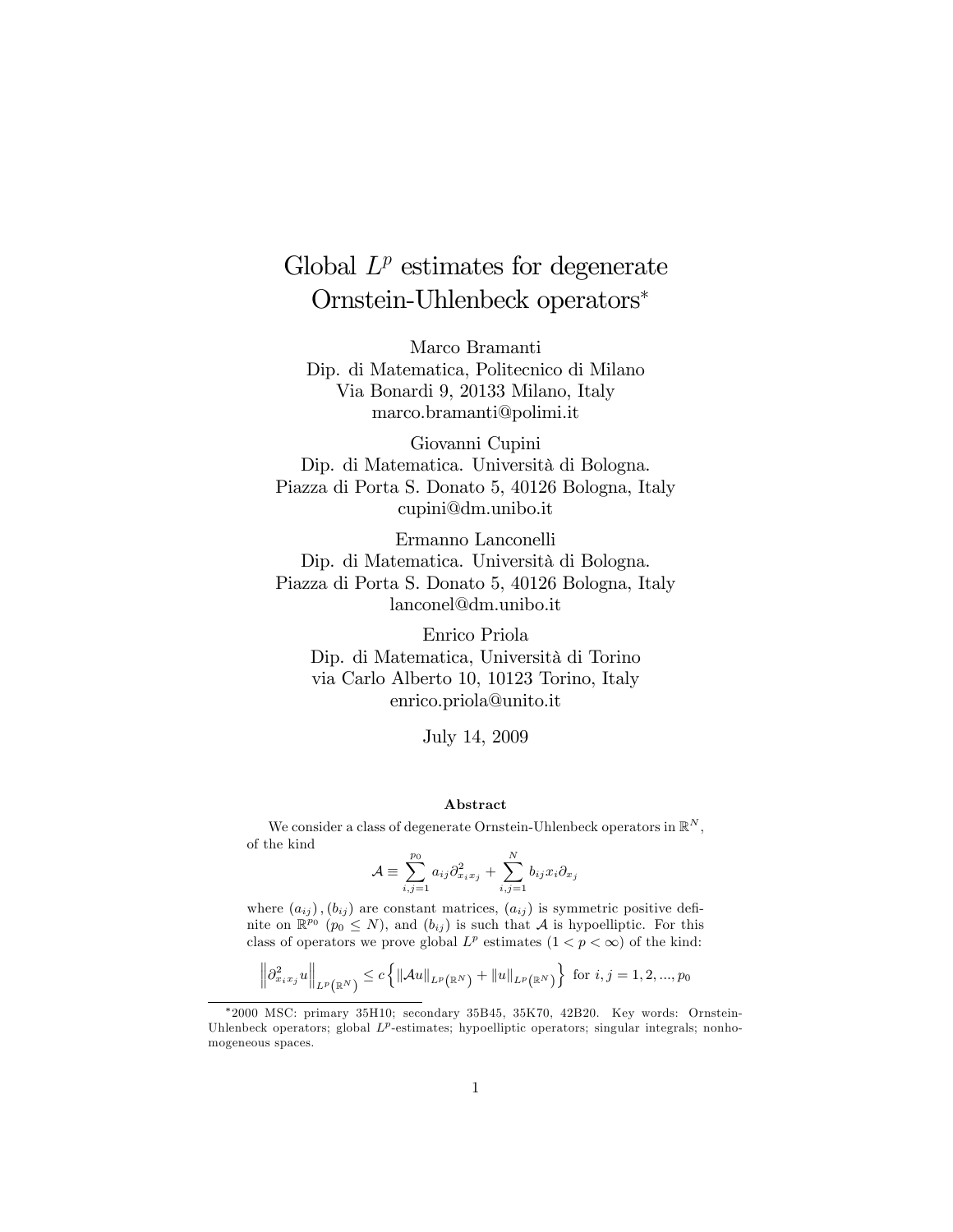and corresponding weak type (1,1) estimates. This result seems to be the first case of global estimates, in Lebesgue  $L^p$  spaces, for complete Hörmander's operators

$$
\sum X_i^2 + X_0,
$$

proved in absence of a structure of homogeneous group. We obtain the previous estimates as a byproduct of the following one, which is of interest in its own:

$$
\left\|\partial^2_{x_ix_j}u\right\|_{L^p(S)}\leq c\left\|Lu\right\|_{L^p(S)}
$$

for any  $u \in C_0^{\infty}(S)$ , where S is the strip  $\mathbb{R}^N \times [-1,1]$  and L is the Kolmogorov-Fokker-Planck operator  $\mathcal{A}-\partial_t$ . To get this estimate we use in a crucial way the left invariance of  $L$  with respect to a Lie group structure in  $\mathbb{R}^{N+1}$  and some results on singular integrals on nonhomogeneous spaces recently proved in [2].

### 1 Introduction

#### Problem and main result

Let us consider the class of degenerate Ornstein-Uhlenbeck operators in  $\mathbb{R}^N$ :

$$
\mathcal{A} = div(\mathbf{A}\nabla) + \langle x, B\nabla \rangle = \sum_{i,j=1}^{N} a_{ij} \partial_{x_i x_j}^2 + \sum_{i,j=1}^{N} b_{ij} x_i \partial_{x_j},
$$

where A and B are constant  $N \times N$  matrices, A is symmetric and positive semidefinite. If we define the matrix:

$$
C(t) = \int_0^t E(s) A E^T(s) ds, \text{ where } E(s) = \exp(-sB^T)
$$
 (1)

then it can be proved (see [18]) the equivalence between the three conditions:

- the operator  $A$  is hypoelliptic;
- $-C(t) > 0$  for every  $t > 0$ ;
- the following Hörmander's condition holds:

$$
rank\mathcal{L}(X_1, X_2, ..., X_N, Y_0)(x) = N, \text{ for all } x \in \mathbb{R}^N,
$$

where

$$
Y_0 = \langle x, B\nabla \rangle \quad \text{ and}
$$

$$
X_i = \sum_{j=1}^N a_{ij} \partial_{x_j} \quad i = 1, 2, ..., N.
$$

Under one of these conditions it is proved in [18] that, for some basis of  $\mathbb{R}^N$ , the matrices  $A, B$  take the following form:

$$
A = \begin{bmatrix} A_0 & 0 \\ 0 & 0 \end{bmatrix}, \tag{2}
$$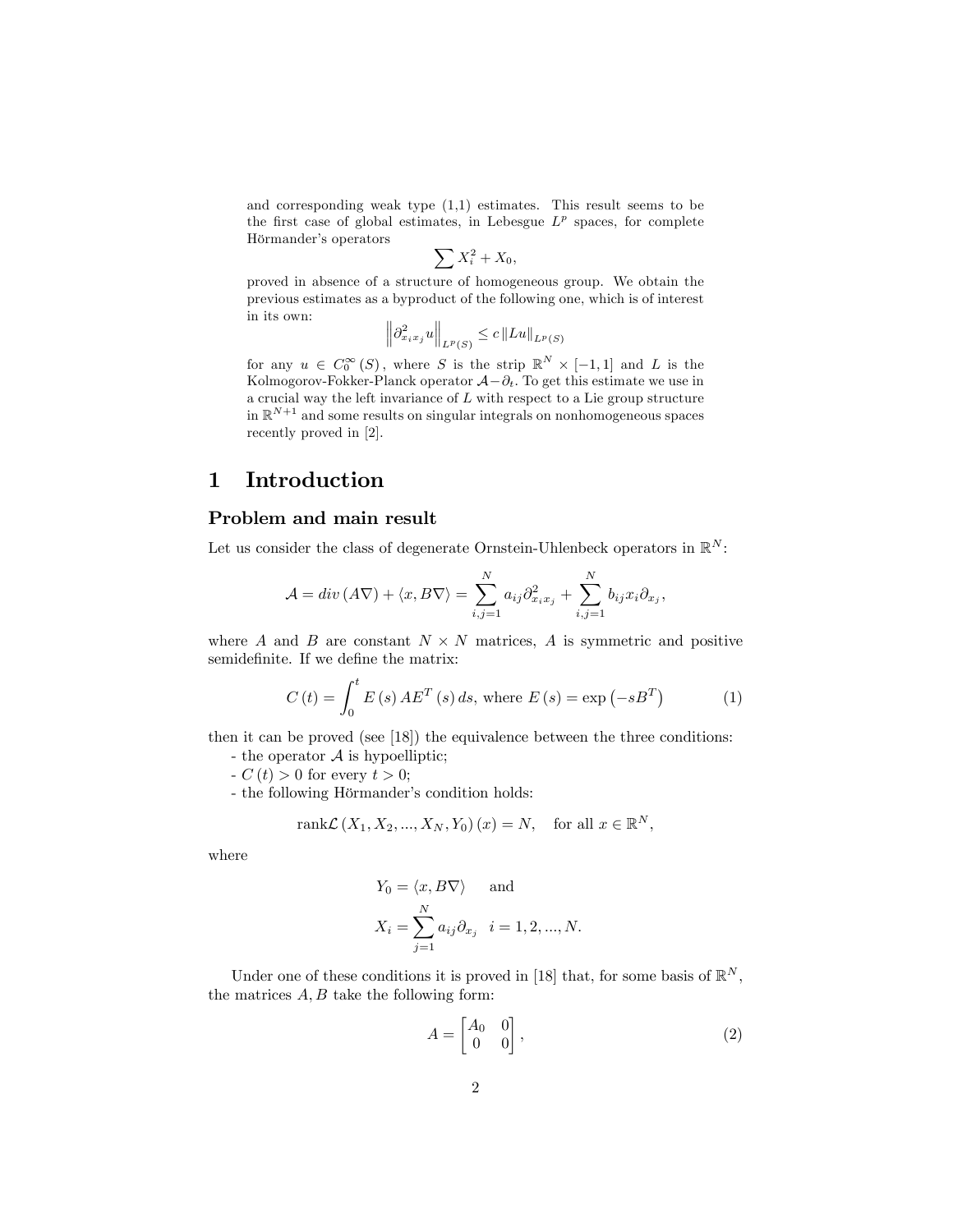with  $A_0 = (a_{ij})_{i,j=1}^{p_0} p_0 \times p_0$  constant matrix  $(p_0 \leq N)$ , symmetric and positive definite:

$$
\nu |\xi|^2 \le \sum_{i,j=1}^{p_0} a_{ij} \xi_i \xi_j \le \frac{1}{\nu} |\xi|^2 \tag{3}
$$

for all  $\xi \in \mathbb{R}^{p_0}$ , some positive constant  $\nu$ ;

$$
B = \begin{bmatrix} * & B_1 & 0 & \dots & 0 \\ * & * & B_2 & \dots & 0 \\ \vdots & \vdots & \vdots & \ddots & \vdots \\ * & * & * & \dots & B_r \\ * & * & * & \dots & * \end{bmatrix}
$$
 (4)

where  $B_j$  is a  $p_{j-1} \times p_j$  block with rank  $p_j$ ,  $j = 1, 2, ..., r$ ,  $p_0 \ge p_1 \ge ... \ge p_r \ge 1$ and  $p_0 + p_1 + \ldots + p_r = N$ .

In this paper we consider hypoelliptic degenerate Ornstein-Uhlenbeck operators, with the matrices  $A, B$  already written as  $(2)$  and  $(4)$ . For this class of operators, we shall prove the following global  $L^p$  estimates:

**Theorem 1** For every  $p \in (1,\infty)$  there exists a constant  $c > 0$ , depending on  $p, N, p_0$ , the matrix B and the number  $\nu$  in (3) such that for every  $u \in C_0^{\infty}(\mathbb{R}^N)$ one has:

$$
\left\|\partial_{x_ix_j}^2 u\right\|_{L^p(\mathbb{R}^N)} \le c \left\{ \left\|\mathcal{A}u\right\|_{L^p(\mathbb{R}^N)} + \left\|u\right\|_{L^p(\mathbb{R}^N)} \right\} \text{ for } i,j=1,2,...,p_0 \quad (5)
$$

$$
||Y_0u||_{L^p(\mathbb{R}^N)} \le c \left\{ ||\mathcal{A}u||_{L^p(\mathbb{R}^N)} + ||u||_{L^p(\mathbb{R}^N)} \right\}.
$$
 (6)

Moreover, the following weak type  $(1, 1)$  estimates hold:

$$
\left| \left\{ x \in \mathbb{R}^N : \left| \partial_{x_i x_j}^2 u(x) \right| > \alpha \right\} \right| \le \frac{c_1}{\alpha} \left\{ \left\| \mathcal{A}u \right\|_{L^1(\mathbb{R}^N)} + \left\| u \right\|_{L^1(\mathbb{R}^N)} \right\} \tag{7}
$$

$$
\left| \left\{ x \in \mathbb{R}^N : |Y_0 u(x)| > \alpha \right\} \right| \le \frac{c_1}{\alpha} \left\{ \left\| \mathcal{A}u \right\|_{L^1(\mathbb{R}^N)} + \left\| u \right\|_{L^1(\mathbb{R}^N)} \right\} \tag{8}
$$

for every  $\alpha > 0$ , some constant  $c_1$  depending on N,  $p_0$ , B and v.

Global estimates in Hölder spaces analogous to  $(5)-(6)$  have been proved by Da Prato and Lunardi [7] in the nondegenerate case  $p_0 = N$  (corresponding to the classical Ornstein-Uhlenbeck operator) and by Lunardi [20] in the degenerate case;  $L^p$  estimates in the nondegenerate case  $p_0 = N$  have been proved by Metafune, Prüss, Rhandi and Schnaubelt [22] by a semigroup approach. Note that, even in the nondegenerate case, global estimates in  $L^p$  or Hölder spaces are not straightforward, due to the unboundedness of the first order coefficients. Under this regard, our weak  $(1,1)$  estimate seems to be new even in the nondegenerate case.  $L^2$  estimates with respect to an invariant Gaussian measure have been proved by Lunardi [21] in the nondegenerate case, and by Farkas and Lunardi [11] in the degenerate case.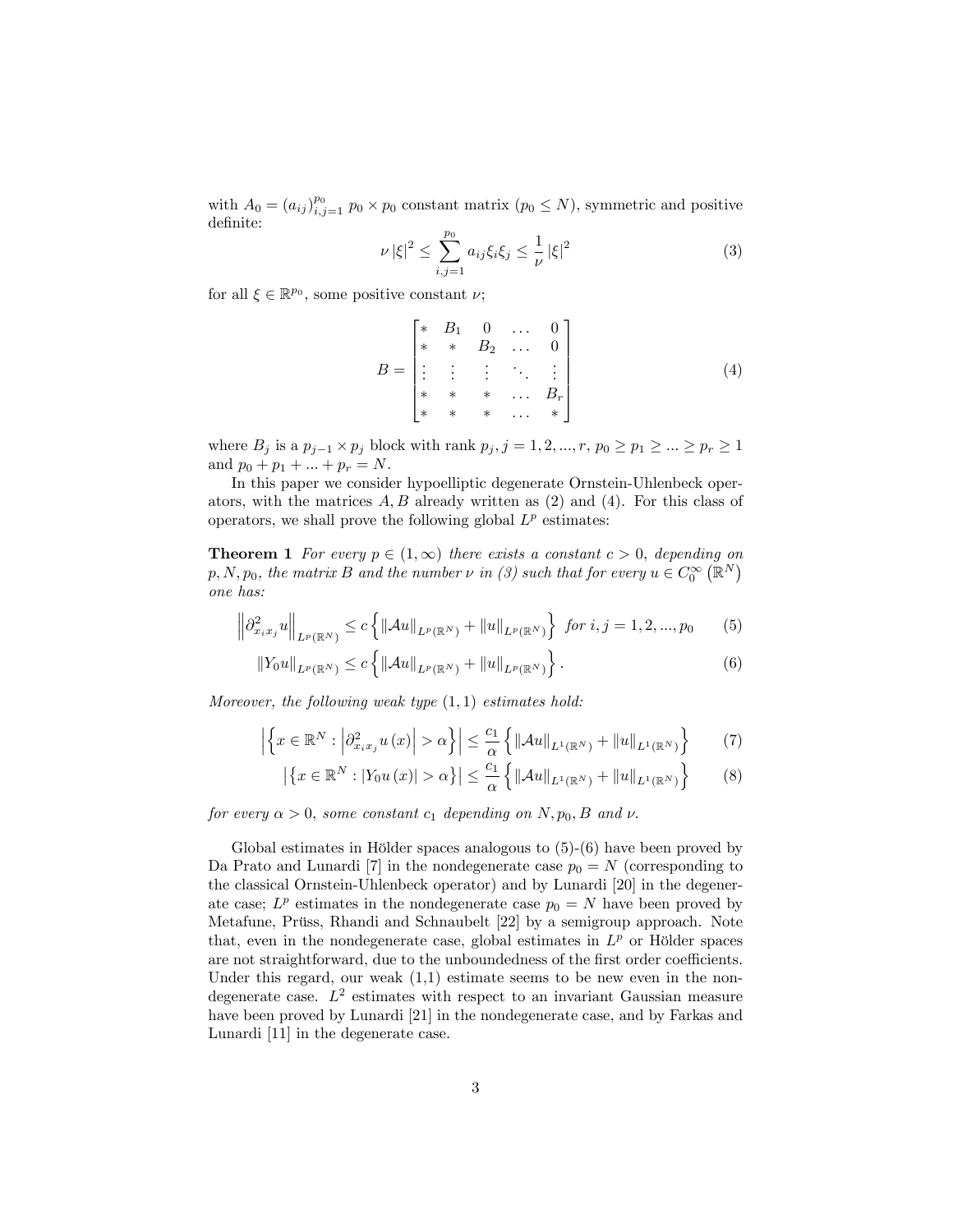The operator  $A$  can be seen as the infinitesimal generator of the Ornstein-Uhlenbeck semigroup. This is the Markov semigroup associated to the stochastic differential equation:

$$
d\xi(t) = B^T \xi(t) dt + \sqrt{2} A_0^{1/2} dW(t), \quad t > 0, \quad \xi(0) = x,
$$
 (9)

where  $W(t)$  is a standard Brownian motion taking values in  $\mathbb{R}^{p_0}$ . This equation can describe the random motion of a particle in a fluid (see [28]). Several interpretations in physics and finance for the operator  $A$  or its evolutionary counterpart  $L$  (see below) are explained in the survey by Pascucci [24]. Nonlocal Ornstein-Uhlenbeck operators are studied by Priola and Zabczyk [25]. In infinite dimension, Ornstein-Uhlenbeck type operators arise naturally in the study of stochastic P.D.E.s (see [8], [9], [4] and the references therein).

Remark 2 To make easier a comparison of our setting with that considered in several papers we have quoted so far, we point out the fact that the condition  $C(t) > 0$  is equivalent to the condition

$$
Q_t \equiv \int_0^t \exp(sB^T) A \exp(sB) ds = \exp(tB^T) C(t) \exp(tB) > 0.
$$

The operator  $Q_t$  has also control theoretic meaning and is considered in [7], [8], [9], [11], [22], [25]. Also, note that it is enough to require that  $C(t)$  or  $Q_t$  is positive definite for some  $t_0 > 0$  in order to get that it is positive definite for all  $t > 0$ .

#### Relation with the evolution operator

The evolution operator corresponding to  $A$ ,

$$
L=\mathcal{A}-\partial_t,
$$

is a Kolmogorov-Fokker-Planck ultraparabolic operator, which has been extensively studied in the last fifteen years. The largest part of the related literature is devoted to the case where an underlying structure of homogeneous group is present. In absence of this structure (that is, in the general situation we are interested in), this operator has been studied for instance by Lanconelli and Polidoro [18], Di Francesco and Polidoro [10], Cinti, Pascucci and Polidoro [5] (see also the survey [19], and references therein).

In particular, it is proved in  $[18]$  that the operator L is left-invariant with respect to the Lie group  $\mathcal K$  whose underlying manifold is  $\mathbb R^{N+1}$ , endowed with the composition law

$$
(x,t)\circ (\xi,\tau)=(\xi+E(\tau)x,t+\tau),
$$

where  $E(\tau) = \exp(-\tau B^{T})$ . Note that

$$
(\xi,\tau)^{-1} = (-E(-\tau)\xi,-\tau).
$$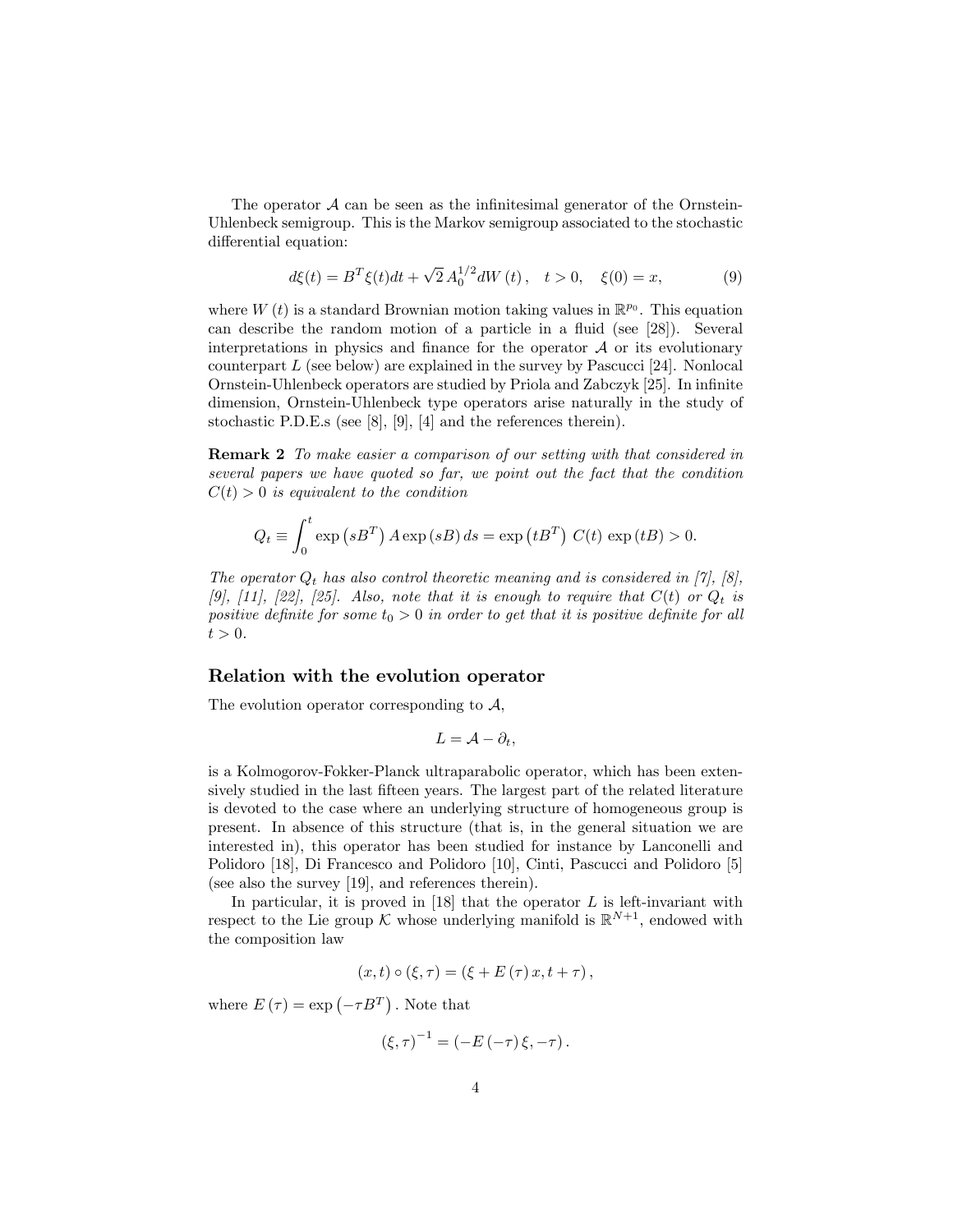It is straightforward to check the the left Haar measure on  $K$  is the Lebesgue measure on  $\mathbb{R}^{N+1}$  and that the modular function is  $\delta(x,t) = e^{tTr(B)}$ . This means that the Jacobian of the inversion  $\zeta = w^{-1}$  is given by

$$
d\zeta = e^{\tau \text{Tr}B} dw \tag{10}
$$

so that

$$
\int_{\mathbb{R}^{N+1}} f\left((x,t)^{-1}\right) dxdt = \int_{\mathbb{R}^{N+1}} f(x,t) e^{t \text{Tr}(B)} dxdt.
$$
 (11)

We shall deduce global estimates  $(5)$  from an analogous estimate for L on the strip

$$
S \equiv \mathbb{R}^N \times [-1,1],
$$

which can be of independent interest:

**Theorem 3** For every  $p \in (1,\infty)$  there exists a constant  $c > 0$  such that

$$
\left\|\partial_{x_ix_j}^2 u\right\|_{L^p(S)} \le c \left\|Lu\right\|_{L^p(S)} \quad \text{for } i, j = 1, 2, ..., p_0,\tag{12}
$$

for every  $u \in C_0^{\infty} (S)$ . The constant c depends on the same parameters than the c in Theorem 1.

To get the above  $L^p$  estimates, we have to set the problem in the suitable geometric framework, which for this specific class of operators has been studied in detail in  $[18]$ ,  $[10]$ , while for general Hörmander's operators, with or without an underlying structure of homogeneous group, has been investigated by Folland [13], Rothschild and Stein [26], respectively.

In particular,  $L^p$  estimates for the second order derivatives have been proved in [13] on the whole space, but assuming the existence of a homogeneous group, and in [26] in the general case, but only locally. Therefore our results cannot be deduced by the existing theories.

Actually, Theorem 1 seems to be the first case of global estimates, in Lebesgue  $L^p$  spaces, for hypoelliptic degenerate Ornstein-Uhlenbeck operators, and more generally for complete Hörmander's operators

$$
\sum X_i^2 + X_0,
$$

in absence of an underlying structure of homogeneous group. We also want to stress that the group  $\mathcal{K} = (\mathbb{R}^{N+1}, \circ)$  is not in general of polynomial growth (see (35)). Hence, in view of the results in [27], one cannot expect a global  $L^p$ estimate like (12) to be true on the whole  $\mathbb{R}^{N+1}$  (instead that on a strip).

Our result can also be seen as a first step to study existence and uniqueness for the Cauchy problem related to  $L$  in  $L^p$  spaces, as well as to characterize the domain of the generator of the Ornstein-Uhlenbeck semigroup in  $L^p$  spaces. We plan to address these problems in the next future.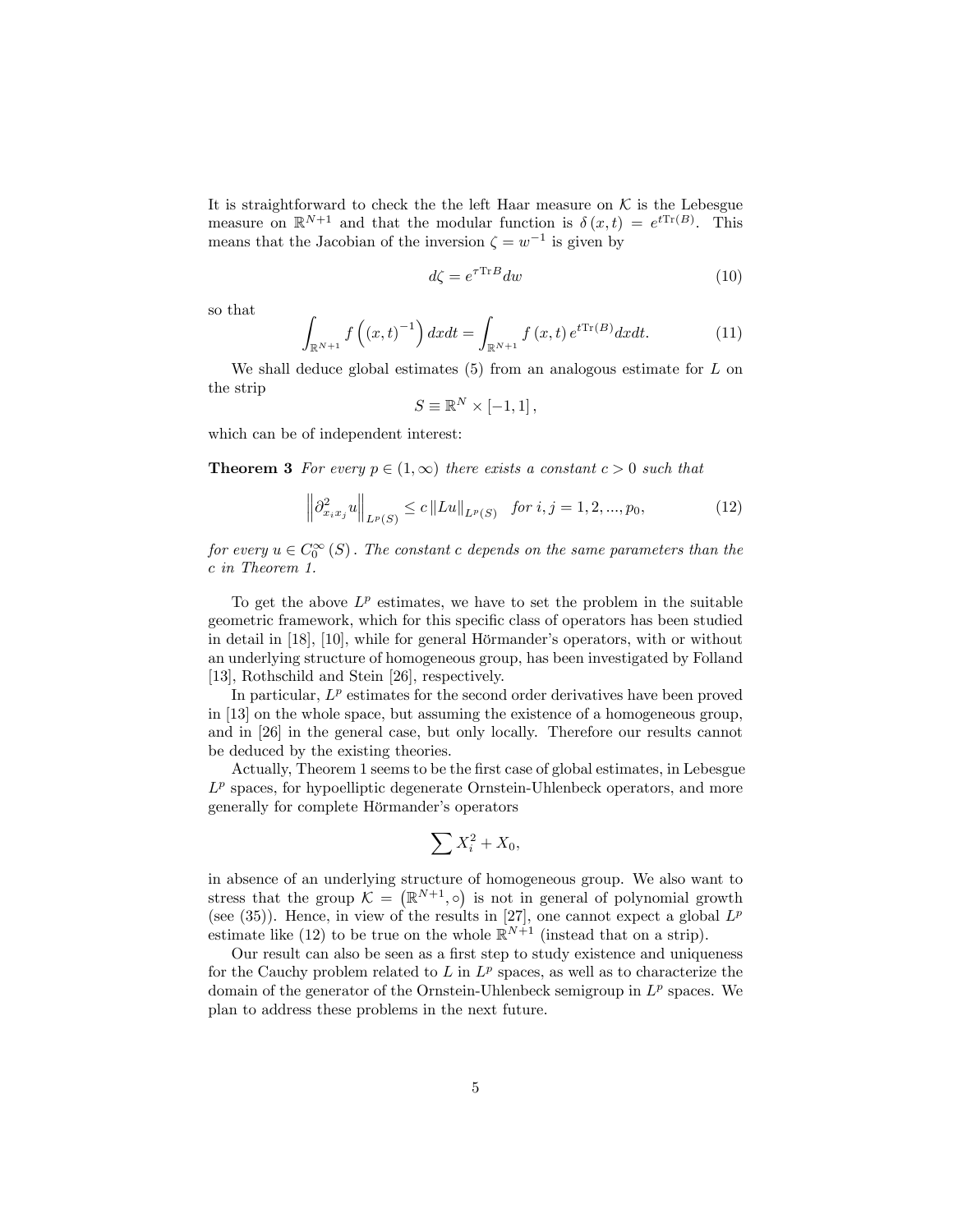#### Strategy of the proof

Let us start noting that Theorem 3 easily implies Theorem 1, apart from the weak estimates (7), (8), which will be proved separately. Namely, let

$$
\psi\in C_{0}^{\infty}\left( \mathbb{R}\right)
$$

be a cutoff function fixed once and for all, sprt  $\psi \subset [-1, 1]$ ,  $\int_{-1}^{1} \psi(t) dt > 0$ . If  $u: \mathbb{R}^N \to \mathbb{R}$  is a  $C_0^{\infty}$  solution to the equation

$$
\mathcal{A}u = f \text{ in } \mathbb{R}^N,
$$

for some  $f \in L^p(\mathbb{R}^N)$ , let

$$
U\left( x,t\right) =u\left( x\right) \psi \left( t\right) ;
$$

then

$$
LU (x, t) = f (x) \psi (t) - u (x) \psi' (t) \equiv F (x, t).
$$

Therefore Theorem 3 applied to  $U$  gives

$$
\left\|\partial_{x_i x_j}^2 U\right\|_{L^p(S)} \le c \left\|F\right\|_{L^p(S)} \quad \text{for } i, j = 1, 2, ..., p_0 \tag{13}
$$

hence

$$
\left\|\partial^2_{x_ix_j}u\right\|_{L^p(\mathbb{R}^N)} \leq c \left\{\|f\|_{L^p(\mathbb{R}^N)} + \|u\|_{L^p(\mathbb{R}^N)}\right\}
$$

with c also depending on  $\psi$ . Note that (6) follows from (5).

We would like to describe now the general strategy of the proof of Theorem 3, as well as the main difficulties encountered. A basic idea is that of linking the properties of L to those of another operator of the same kind, which not only is left invariant with respect to a suitable Lie group of translations, but is also homogeneous of degree 2 with respect to a family of dilations (which are group automorphisms). Such an operator  $L_0$  (see (16)) always exists under our assumptions, by  $[18]$ , and has been called "the principal part" of  $L$ . Note that the operator  $L_0$  fits the assumptions of Folland's theory [13]. However, to get the desired conclusion on  $L$ , this is not enough. Instead, we exploit the fact that, by results proved by  $[10]$ , the operator L possesses a fundamental solution  $\Gamma$  with some good properties. First of all,  $\Gamma$  is translation invariant and has a fast decay at infinity, in space; this allows to reduce the desired  $L^p$  estimates to estimates of a singular integral operator whose kernel vanishes far off the pole. Second, this singular kernel, which has the form  $\eta \cdot \partial_{x_i x_j}^2 \Gamma$  where  $\eta$  is a radial cutoff function, satisfies "standard estimates" (in the language of singular integrals theory) with respect to a suitable "local quasisymmetric quasidistance" d, which is a key geometrical object in our study. Namely,

$$
d(z,\zeta) = \left\| \zeta^{-1} \circ z \right\| \tag{14}
$$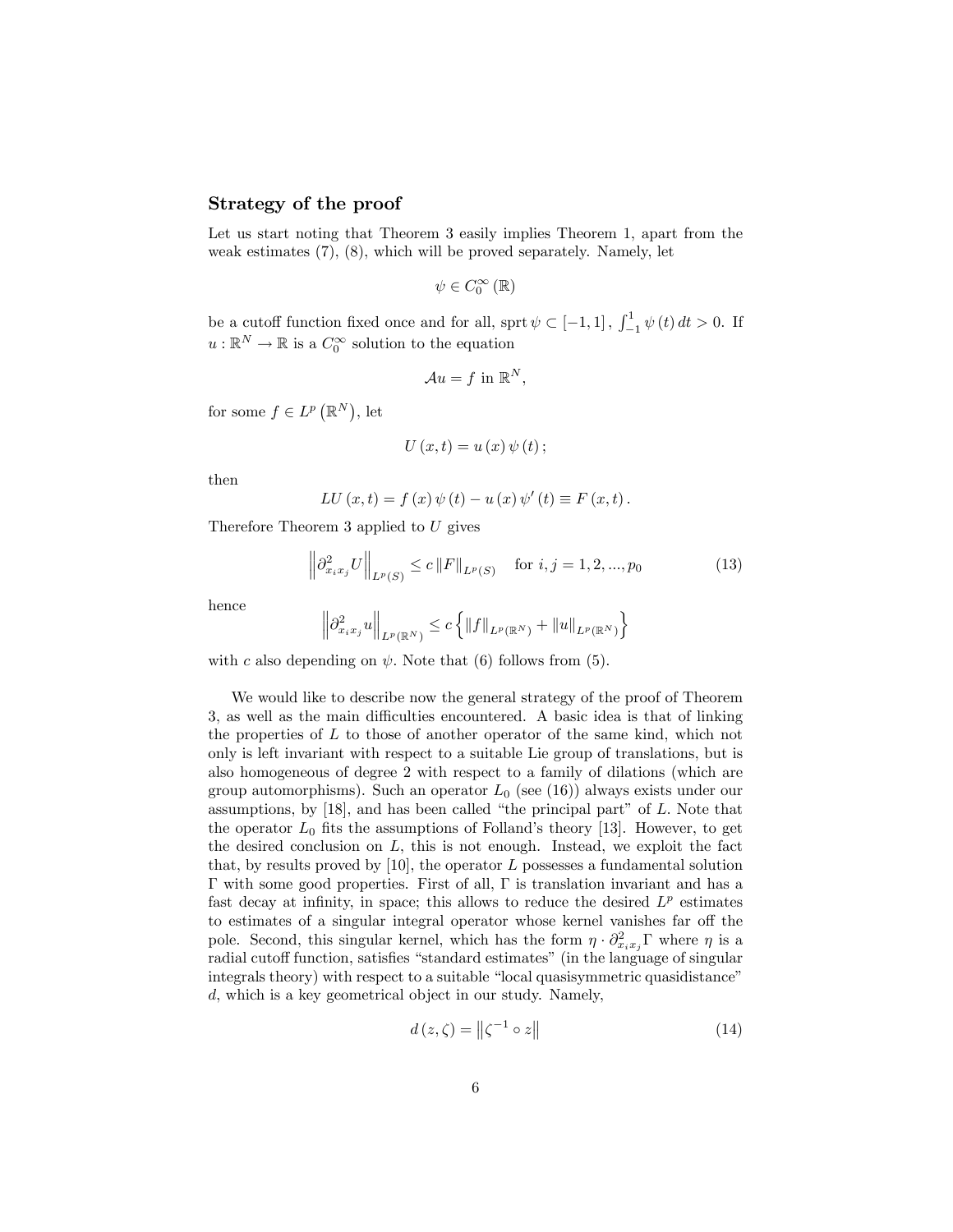where  $\zeta^{-1} \circ z$  is the Lie group operation related to the operator L, while  $\|\cdot\|$  is a homogeneous norm related to the principal part operator  $L_0$  (recall that  $L$  does not have an associated family of dilations, and therefore does not have a natural homogeneous norm). This "hybrid" quasidistance is not (and seemingly is not equivalent to) the control distance of any family of vector fields; even worse, it does not fulfill enough good properties in order to apply the standard theory of "singular integrals in spaces of homogeneous type" (in the sense of Coifman-Weiss [6]). More precisely, the problem is twofold:

(i) First, the function  $d(z,\zeta)$  in (14) satisfies the quasisymmetric and quasitriangle inequalities only for  $d(z,\zeta)$  bounded; this happens for instance on a fixed d-ball  $B(z_0, R)$  (see Proposition 7).

(ii) On the other hand, in view of the rather involved geometry of the Lie group  $K$ , it is not clear at all whether a doubling condition holds in the quasimetric space  $(B(z_0, R), d)$ . This means that we don't know whether an inequality of the kind

 $|B(z, 2r) \cap B(z_0, R)| \le c |B(z, r) \cap B(z_0, R)| \quad \forall z \in B(z_0, R), r \le R_0$ 

actually holds: our strategy can only rely on those properties of the measure of balls proved in Proposition 9.

In other words, we have the following dilemma: if we choose as our space a compact set endowed with  $d$  and the Lebesgue measure, then  $d$  is a quasidistance but the doubling condition is not granted; and if we choose as our space the whole strip  $S$ , then we gain the doubling condition, but  $d$  is no longer a quasidistance.

This is why we cannot use the theory of "spaces of homogeneous type". Instead, we are forced to set the problem in a weaker abstract context ("bounded") nonhomogeneous spaces"), and apply an ad hoc theory of singular integrals to get the desired  $L^p$  bound. The alluded ad hoc result has been proved by one of us in [2], in the spirit of the theory of singular integrals in nonhomogeneous spaces, which has been developed, since the late 1990's, by Nazarov-Treil-Volberg and other authors. With this machinery at hand, we can prove the desired  $L^p$  estimate for the singular integral with kernel  $\eta \cdot \partial_{x_i x_j}^2 \Gamma$  on a ball. To get the desired estimate on the whole strip  $\mathbb{R}^N \times [-1,1]$ , still another nontrivial argument is needed, based on a covering lemma and exploiting both the existence of a group of translations, and the relevant properties of the quasidistance d.

Convention about constants. We have generally adopted the usual convention of denoting with the same letter  $c$  a constant which can vary from line to line. Sometimes, however, for the sake of clarity we have numbered different constants  $c_1, c_2, \ldots$  through different inequalities.

Acknowledgement. We would like to thank Vincenzo Vespri for raising a question that led us to the present study. We are also grateful to the anonymous referee who read very carefully the manuscript and made useful suggestions.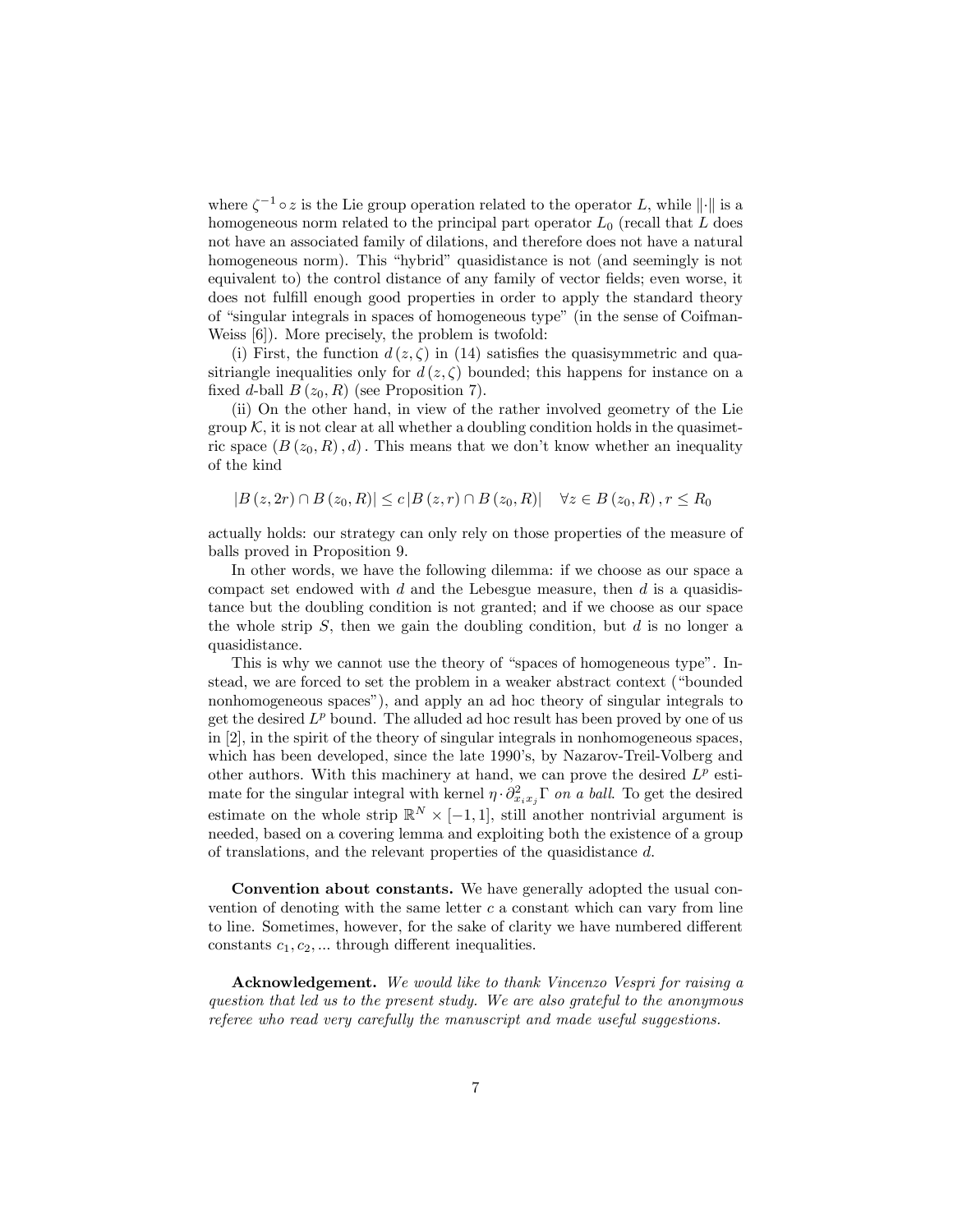## 2 Background and known results

#### The principal part operator

Let us consider our operator  $L$ , with the matrices  $A, B$  written in the form  $(2)$ , (4). We denote by  $B_0$  the matrix obtained by annihilating every  $*$  block in (4):

$$
B_0 = \begin{bmatrix} 0 & B_1 & 0 & \dots & 0 \\ 0 & 0 & B_2 & \dots & 0 \\ \vdots & \vdots & \vdots & \ddots & \vdots \\ 0 & 0 & 0 & \dots & B_r \\ 0 & 0 & 0 & \dots & 0 \end{bmatrix}
$$
(15)

with  $B_j$  as in (4). By *principal part* of L we mean the operator

$$
L_0 = div (A\nabla) + \langle x, B_0 \nabla \rangle - \partial_t.
$$
 (16)

For every  $\lambda > 0$ , let us define the matrix of *dilations on*  $\mathbb{R}^N$ ,

$$
D(\lambda) = diag(\lambda I_{p_0}, \lambda^3 I_{p_1}, ..., \lambda^{2r+1} I_{p_r})
$$

where  $I_{p_j}$  denotes the  $p_j \times p_j$  identity matrix, and the matrix of *dilations on*  $\mathbb{R}^{N+1},$ 

$$
\delta(\lambda) = diag(\lambda I_{p_0}, \lambda^3 I_{p_1}, ..., \lambda^{2r+1} I_{p_r}, \lambda^2).
$$

Note that

$$
\det\left(\delta\left(\lambda\right)\right) = \lambda^{Q+2}
$$

where

$$
Q + 2 = p_0 + 3p_1 + \dots + (2r + 1)p_r + 2
$$

is called the *homogeneous dimension of*  $\mathbb{R}^{N+1}$ . Analogously,

$$
\det\left(D\left(\lambda\right)\right) = \lambda^{Q}
$$

and Q is called the *homogeneous dimension of*  $\mathbb{R}^N$ . A remarkable fact proved in [18] is that the operator  $L_0$  is homogeneous of degree two with respect to the dilations  $\delta(\lambda)$ , which by definition means that

$$
L_0(u(\delta(\lambda) z)) = \lambda^2 (L_0 u)(\delta(\lambda) z)
$$

for every  $u \in C_0^{\infty} (\mathbb{R}^{N+1})$ ,  $z \in \mathbb{R}^{N+1}$ ,  $\lambda > 0$ .

If we define

$$
C_0(t) = \int_0^t E_0(s) \, AE_0^T(s) \, ds, \text{ where } E_0(s) = \exp(-sB_0^T) \tag{17}
$$

then the operator  $L_0$  turns out to be left invariant with respect to the associated translations:

$$
(x,t) \odot (\xi, \tau) = (\xi + E_0(\tau) x, t + \tau);
$$
  

$$
(\xi, \tau)^{-1} = (-E_0(-\tau)\xi, -\tau).
$$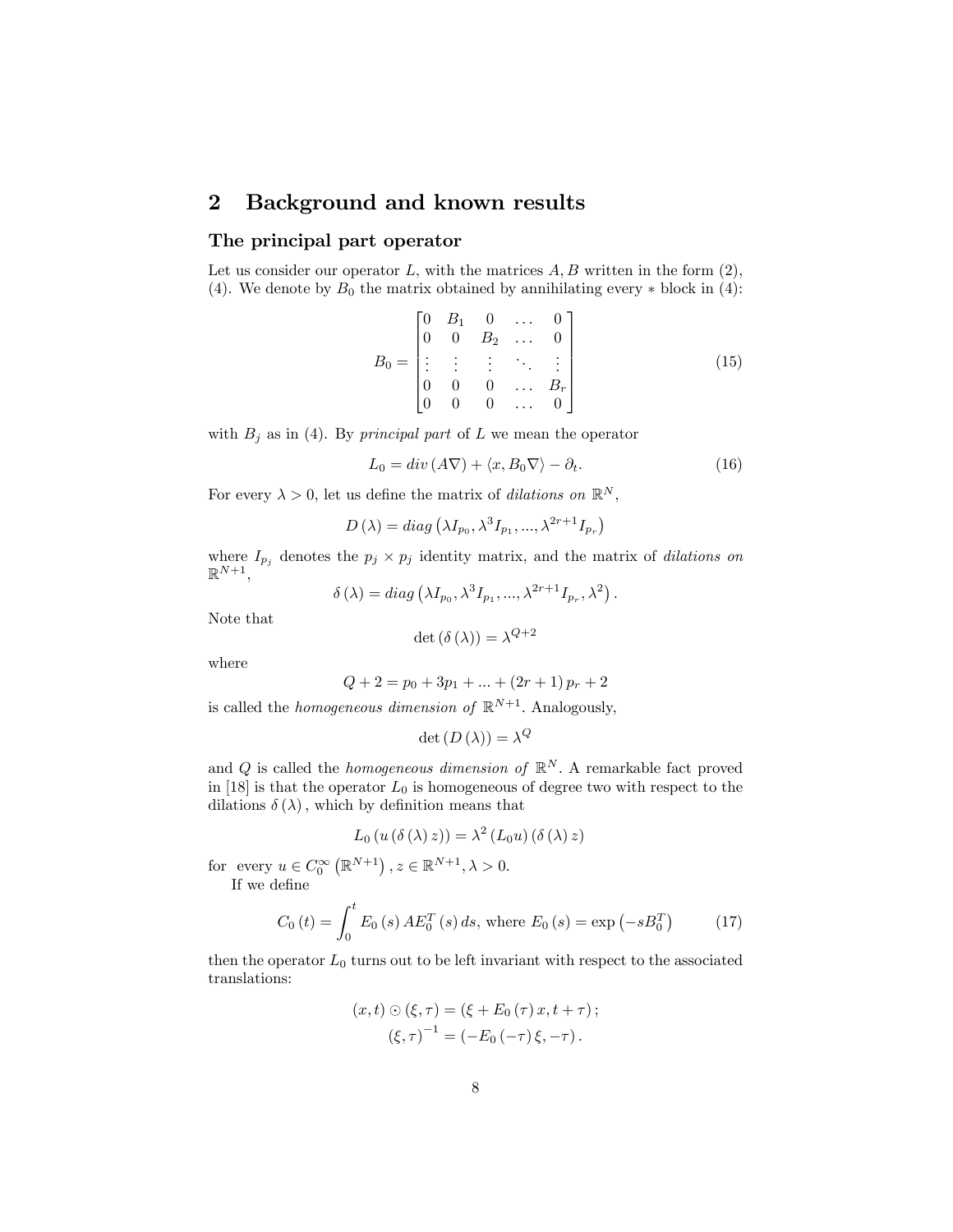Moreover, the dilations  $z \mapsto \delta(\lambda) z$  are automorphisms of the group  $(\mathbb{R}^{N+1}, \odot)$ .

There is a natural homogeneous norm in  $\mathbb{R}^{N+1}$ , induced by these dilations:

$$
||(x,t)|| = \sum_{j=1}^{N} |x_j|^{1/q_j} + |t|^{1/2}
$$

where  $q_j$  are positive integers such that  $D(\lambda) = diag(\lambda^{q_1}, ..., \lambda^{q_N})$ . Clearly, we have

 $\|\delta(\lambda) z\| = \lambda \|z\|$  for every  $\lambda > 0, z \in \mathbb{R}^{N+1}$ .

Other properties of  $\|\cdot\|$  will be stated later.

#### Fundamental solution

The following theorem collects some important known results about the fundamental solution of L:

Theorem 4 Under the assumptions stated in the Introduction, the operator L possesses a fundamental solution

$$
\Gamma(z,\zeta) = \gamma\left(\zeta^{-1} \circ z\right) \text{ for } z,\zeta \in \mathbb{R}^{N+1},
$$

with

$$
\gamma(z) = \begin{cases} 0 & \text{for } t \le 0\\ \frac{(4\pi)^{-N/2}}{\sqrt{\det C(t)}} \exp\left(-\frac{1}{4}\left\langle C^{-1}\left(t\right)x, x\right\rangle - t\,TrB\right) & \text{for } t > 0 \end{cases}
$$

where  $z = (x, t)$  and  $C(t)$  is as in (1). Recall that  $C(t)$  is positive definite for all  $t > 0$ ; hence  $\gamma \in C^{\infty}(\mathbb{R}^{N+1} \setminus \{0\})$ . The following representation formulas hold:

$$
u(z) = -(Lu*\gamma)(z) = -\int_{\mathbb{R}^{N+1}} \gamma(\zeta^{-1} \circ z) Lu(\zeta) d\zeta;
$$
 (18)

$$
\partial_{x_i x_j}^2 u(z) = -PV \left( L u * \partial_{x_i x_j}^2 \gamma \right)(z) + c_{ij} L u(z) \tag{19}
$$

for every  $u \in C_0^{\infty}(\mathbb{R}^{N+1})$ ,  $i, j = 1, 2, ..., p_0$ , for suitable constants  $c_{ij}$  which we do not need to specify. The "principal value" in  $(19)$  must be understood as

$$
PV\left(Lu * \partial_{x_i x_j}^2 \gamma\right)(z) \equiv \lim_{\varepsilon \to 0} \int_{\|\zeta^{-1} \circ z\| > \varepsilon} \left(\partial_{x_i x_j}^2 \gamma\right) \left(\zeta^{-1} \circ z\right) Lu\left(\zeta\right) d\zeta.
$$

The above theorem is proved in [15] (see also [18]), apart from (19) which is proved in [10, Proposition 2.11].

The fundamental solution  $\Gamma_0(z,\zeta) = \gamma_0(\zeta^{-1} \circ z)$  of the principal part operator  $L_0$  enjoys special properties; namely, for  $t > 0$ 

$$
\gamma_0(x,t) = \frac{(4\pi)^{-N/2}}{\sqrt{\det C_0(t)}} \exp\left(-\frac{1}{4} \left\langle C_0^{-1}(t) \, x, x \right\rangle\right) \tag{20}
$$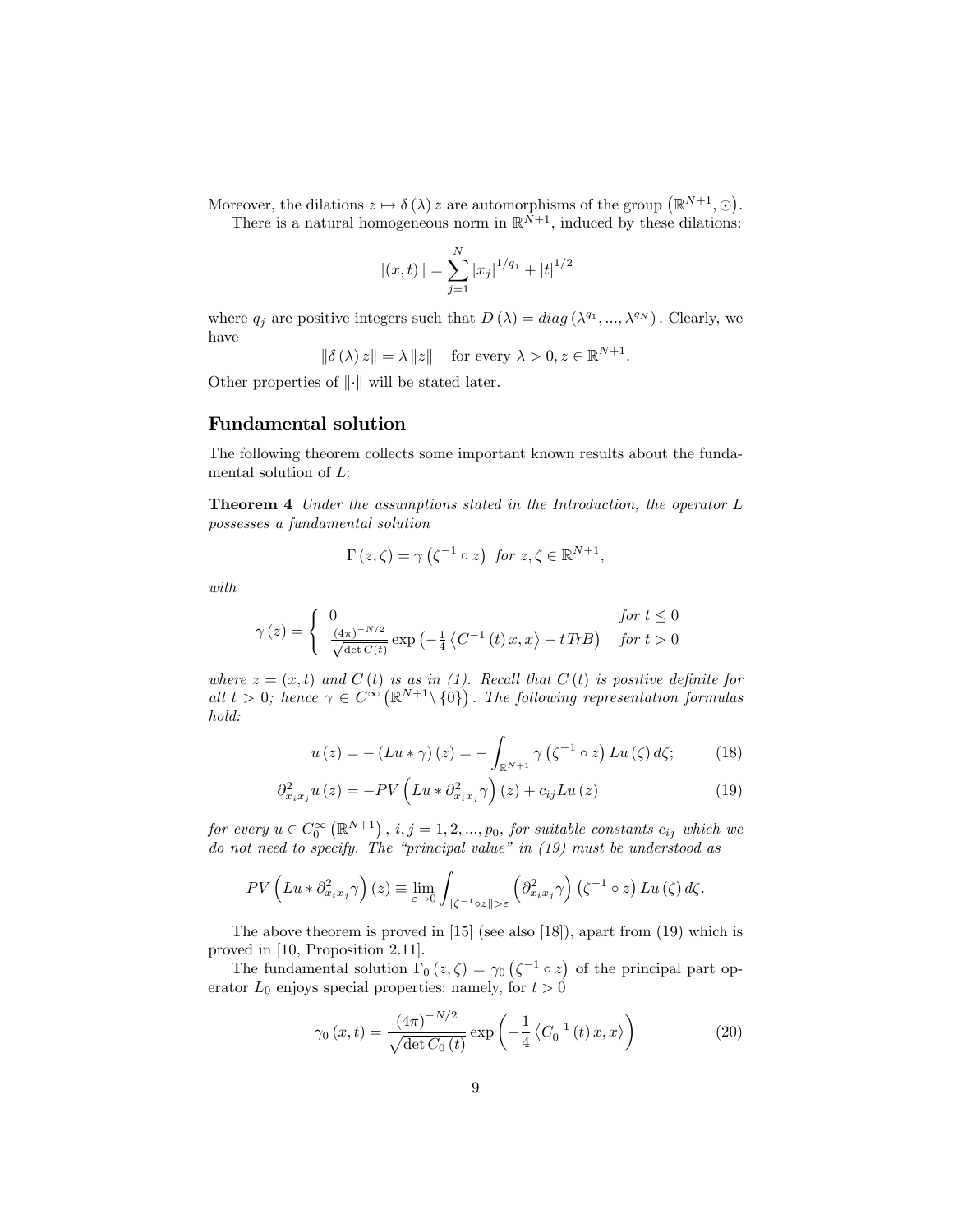with  $C_0 (t)$  as in (17); moreover (see [18, p.42]),

$$
C_0(\lambda^2 t) = D(\lambda) C_0(t) D(\lambda) \quad \forall \lambda, t > 0
$$
\n(21)

from which we can see that  $\gamma_0$  is homogeneous of degree  $-Q$ :

$$
\gamma_0\left(\delta\left(\lambda\right)(x,t)\right) = \lambda^{-Q}\gamma_0\left(x,t\right) \quad \forall \lambda > 0, \left(x,t\right) \in \mathbb{R}^{N+1} \setminus \left\{\left(0,0\right)\right\}.
$$

Furthermore, the following relation links  $L$  to  $L_0$  (see [18, Lemma 3.3]):

$$
\langle C(t)x, x \rangle = \langle C_0(t)x, x \rangle (1 + O(t)) \text{ for } t \to 0;
$$
 (22)

$$
\langle C^{-1}(t)x, x \rangle = \langle C_0^{-1}(t)x, x \rangle (1 + O(t)) \text{ for } t \to 0; \tag{23}
$$

and (see [18, eqt. (3.14)]):

$$
\det C(t) = \det C_0(t) (1 + O(t)) \text{ for } t \to 0. \tag{24}
$$

# 3 Estimate on the nonsingular part of the integral

We now localize the singular kernel appearing in  $(19)$  introducing a cutoff function

$$
\eta \in C_0^{\infty}(\mathbb{R}^{N+1})
$$
 such that  

$$
\eta(z) = 1
$$
 for  $||z|| \le \rho_0/2$ ;  

$$
\eta(z) = 0
$$
 for  $||z|| \ge \rho_0$ ,

where  $\rho_0 \leq 1$  will be fixed later.

Let us rewrite (19) as:

$$
\partial_{x_ix_j}^2 u = -PV\left(Lu * \left(\eta \partial_{x_ix_j}^2 \gamma\right)\right) - \left(Lu * (1-\eta) \partial_{x_ix_j}^2 \gamma\right) + c_{ij}Lu \qquad (25)
$$

$$
\equiv -PV\left(Lu * k_0\right) - \left(Lu * k_\infty\right) + c_{ij}Lu
$$

having set:

$$
k_0 = \eta \partial_{x_i x_j}^2 \gamma
$$
  
\n
$$
k_{\infty} = (1 - \eta) \partial_{x_i x_j}^2 \gamma
$$
\n(26)

for  $i, j = 1, 2, ..., p_0$  (we shall leave implicit the dependence of the kernels  $k_0, k_{\infty}$ on these indices  $i, j$ , as well as on the number  $\rho_0$  appearing in the definition of the cutoff function  $\eta$ ).

Since in  $k_{\infty}$  the singularity of  $\partial_{x_ix_j}^2 \gamma$  has been removed and  $\partial_{x_ix_j}^2 \gamma$  has a fast decay as  $x \to \infty$ , we can prove the following:

**Proposition 5** Let  $2S = \mathbb{R}^N \times [-2,2]$ . For every  $\rho_0 > 0$  there exists  $c =$  $c(\rho_0) > 0$  such that

$$
\int_{2S} |k_{\infty}(\zeta)| d\zeta \leq c. \tag{27}
$$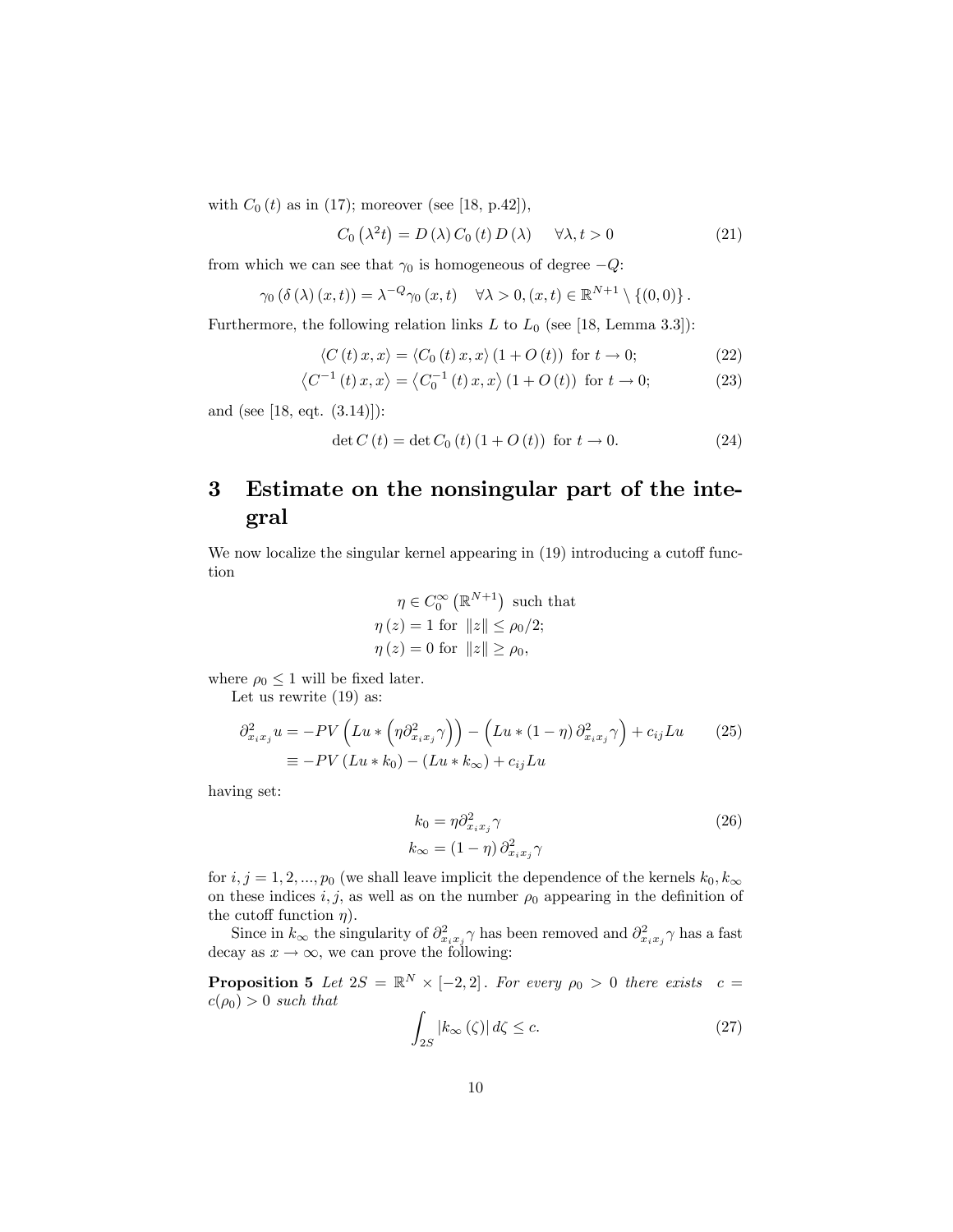Note that this proposition easily implies the following:

**Corollary 6** For every  $p \in [1,\infty]$  there exists a constant  $c > 0$  only depending on  $p, N, p_0, \nu$  and the matrix B such that:

$$
\| - (Lu * k_{\infty}) + c_{ij}Lu\|_{L^{p}(S)} \le c \|Lu\|_{L^{p}(S)} \text{ for every } u \in C_{0}^{\infty}(S), \qquad (28)
$$

 $i, j = 1, ..., p_0.$ 

Proof of the Corollary. Since the modular function is bounded on 2S and  $2S$  is invariant under inversion,  $(27)$  also implies

$$
\int_{2S} \left| k_{\infty} \left( \zeta^{-1} \right) \right| d\zeta \leq c. \tag{29}
$$

In turn, (27) and (29) imply that for every  $z \in S$ ,

$$
\int_{S} \left| k_{\infty} \left( \zeta^{-1} \circ z \right) \right| d\zeta \leq c \tag{30}
$$

$$
\int_{S} \left| k_{\infty} \left( z^{-1} \circ \zeta \right) \right| d\zeta \leq c. \tag{31}
$$

Now, as soon as we know that the kernel  $G$  of an integral operator

$$
T: f \longmapsto \int G(x, y) f(y) dy
$$

satisfies uniform bounds

$$
\sup_{x} \int |G(x, y)| dy + \sup_{y} \int |G(x, y)| dx \leq c < \infty,
$$

this implies the continuity of T on  $L^p$  for every  $p \in [1,\infty]$  (see e.g. Theorem 6.18 p.193 in [12]). Therefore (30) and (31) imply the Corollary.  $\blacksquare$ 

Proof of Proposition 5. Since we are not interested in the exact dependence of the constant c on  $\rho_0$ , for the sake of simplicity we shall prove the Proposition for  $\rho_0 = 1$ . An analogous proof can be done for every  $\rho_0$ , finding a constant c which depends on  $\rho_0$ .

Recalling that, for  $t > 0$ , we have

$$
\gamma(x,t) = \frac{(4\pi)^{-N/2}}{\sqrt{\det C(t)}} \exp\left(-\frac{1}{4}\left\langle C^{-1}(t)x, x\right\rangle - t\text{Tr}B\right),\,
$$

let us compute:

$$
(\partial_{x_i}\gamma)(x,t) = -\frac{1}{2}\gamma(x,t)\left\langle C^{-1}(t)x,e_i\right\rangle
$$

$$
(\partial_{x_ix_j}\gamma)(x,t) = \frac{1}{2}\gamma(x,t)\left\{\frac{1}{2}\left\langle C^{-1}(t)x,e_j\right\rangle\left\langle C^{-1}(t)x,e_i\right\rangle - \left\langle C^{-1}(t)e_j,e_i\right\rangle\right\}
$$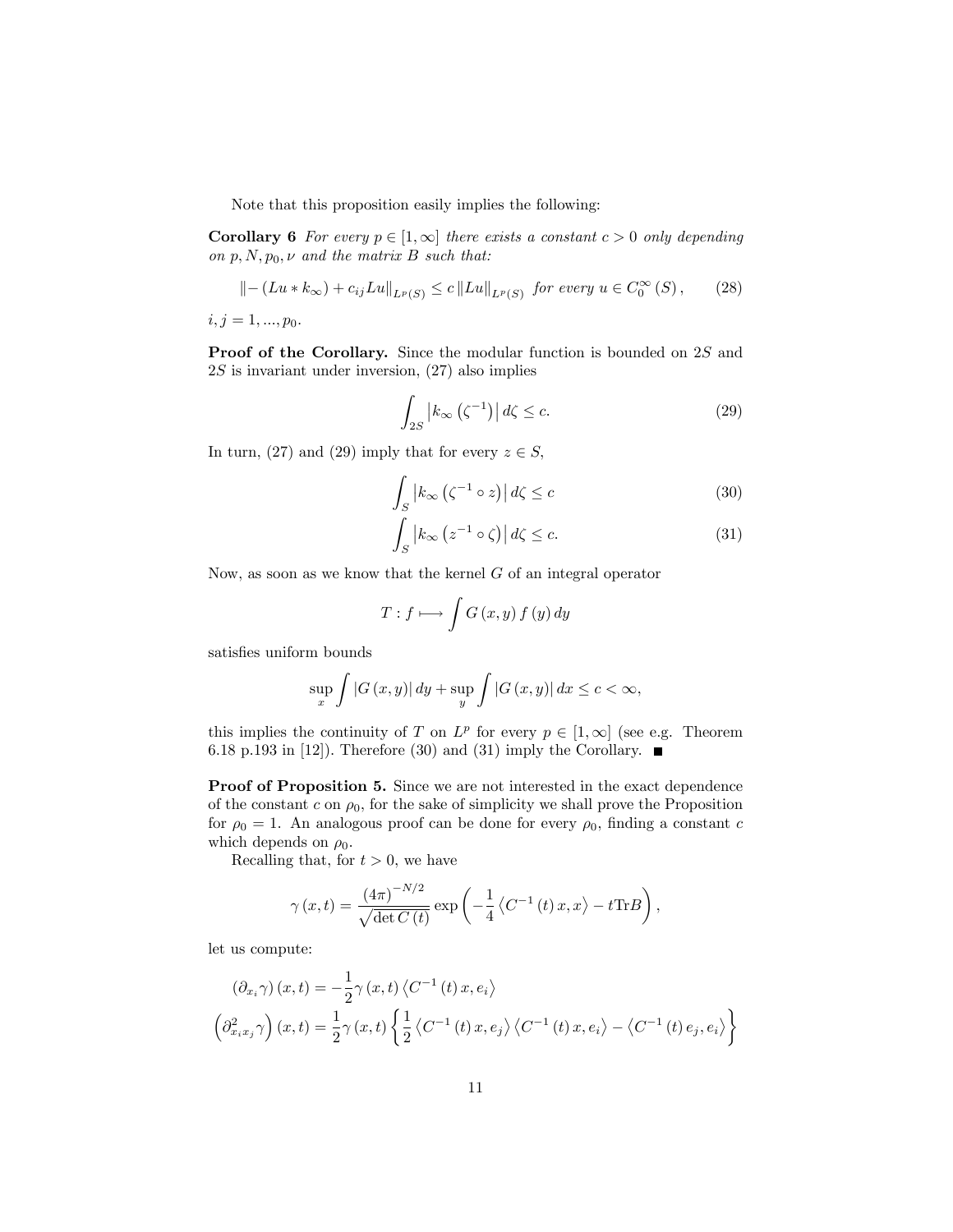(where we have denoted by  $e_i$  the *i*-th unit vector in  $\mathbb{R}^N$ ). Since the matrix  $C^{-1}(t)$  is symmetric and positive definite, we can bound

$$
|\langle C^{-1}(t) x, e_j \rangle| \le \langle C^{-1}(t) x, x \rangle^{1/2} \langle C^{-1}(t) e_j, e_j \rangle^{1/2}.
$$

By  $(23)$  and  $(21)$  we have:

$$
\left\langle C^{-1}(t)e_j, e_j \right\rangle = \left\langle C_0^{-1}(t)e_j, e_j \right\rangle (1+O(t)) \quad \text{for } t \to 0 \tag{32}
$$

and

$$
\langle C_0^{-1}(t) e_j, e_j \rangle = \langle C_0^{-1}(1) D\left(\frac{1}{\sqrt{t}}\right) e_j, D\left(\frac{1}{\sqrt{t}}\right) e_j \rangle \le c \left| D\left(\frac{1}{\sqrt{t}}\right) e_j \right|^2 =
$$
  
(since  $j \in \{1, 2, ..., p_0\}$ ) =  $c \left| \frac{1}{\sqrt{t}} e_j \right|^2 = \frac{c}{t}.$ 

This shows that

$$
\langle C^{-1}(t) e_j, e_j \rangle \leq \frac{c}{t} (1 + O(t)), \text{ and}
$$
  

$$
|\langle C^{-1}(t) e_j, e_i \rangle| \leq \langle C^{-1}(t) e_j, e_j \rangle^{1/2} \langle C^{-1}(t) e_i, e_i \rangle^{1/2} \leq \frac{c}{t} (1 + O(t)),
$$

for  $t \to 0$ . Therefore

$$
\left| \partial_{x_i x_j}^2 \gamma(x, t) \right| \leq \frac{1}{2} \gamma(x, t) \left\{ \frac{c}{t} \left\langle C^{-1}(t) \, x, x \right\rangle + \frac{c}{t} \right\} (1 + O(t))
$$
\n
$$
= \frac{c}{\sqrt{\det C(t)}} \exp\left( -\frac{1}{4} \left\langle C^{-1}(t) \, x, x \right\rangle - t \text{Tr} B \right) \left\{ \frac{1}{t} \left\langle C^{-1}(t) \, x, x \right\rangle + \frac{1}{t} \right\} (1 + O(t))
$$
\n
$$
\leq \frac{c}{t \sqrt{\det C(t)}} \exp\left( -\frac{(1 - \delta)}{4} \left\langle C^{-1}(t) \, x, x \right\rangle - t \text{Tr} B \right)
$$

for some  $\delta > 0$ , all  $t \in [-1, 1]$ .

Let us rewrite the last inequality as

$$
\left| \partial_{x_i x_j}^2 \gamma(x, t) \right| \leq \frac{c}{t} \gamma_{\delta}(x, t),
$$
\n
$$
\text{with } \gamma_{\delta}(x, t) = \frac{\left( 4\pi \right)^{-N/2}}{\sqrt{\det C(t)}} \exp\left( -\frac{\left( 1 - \delta \right)}{4} \left\langle C^{-1}(t) \, x, x \right\rangle - t \text{Tr} B \right).
$$
\n
$$
(33)
$$

With this bound in hand, we can now bound the following integral:

$$
\int_{2S} |k_{\infty}(\zeta)| d\zeta = \int_{2S} \left| \left( (1 - \eta) \partial_{x_i x_j}^2 \gamma \right) (\zeta) \right| d\zeta
$$
\n
$$
\leq \int_{\mathbb{R}^N \times (-2,2), \|\zeta\| \geq 1/2} \left| \left( \partial_{x_i x_j}^2 \gamma \right) (\zeta) \right| d\zeta
$$
\n
$$
= \int_{\mathbb{R}^N \times (-2,2), \|\zeta\| \geq 1/2, \|(x,0)\| \leq 1/4} \left| \left( \partial_{x_i x_j}^2 \gamma \right) (x,t) \right| dx dt + \int_{\mathbb{R}^N \times (-2,2), \|\zeta\| \geq 1/2, \|(x,0)\| > 1/4} \left| \left( \partial_{x_i x_j}^2 \gamma \right) (x,t) \right| dx dt
$$
\n
$$
\equiv I + II.
$$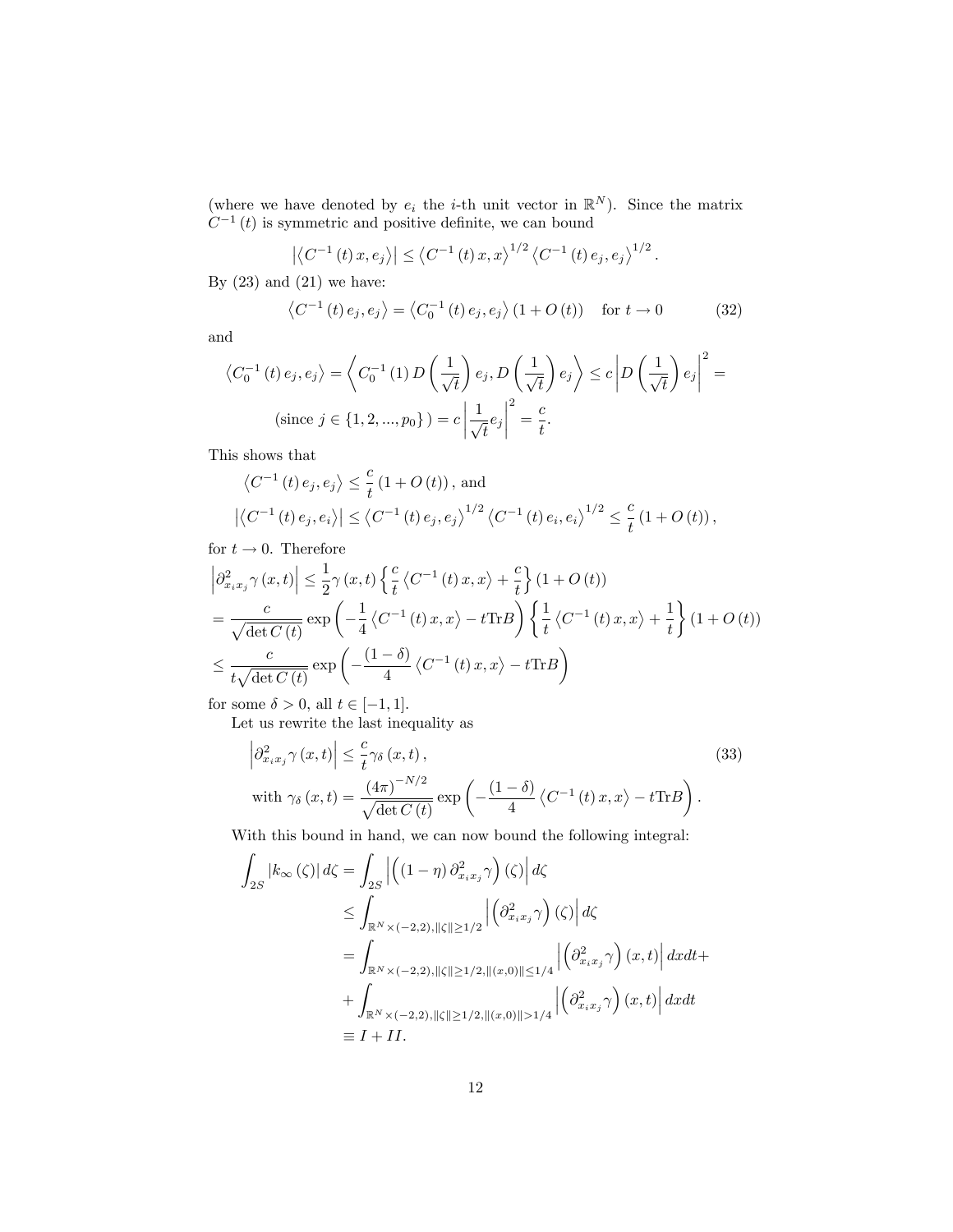Now,

$$
I \leq c \int_{1/16 \leq |t| \leq 2, \|(x,0)\| \leq 1/4} \frac{(4\pi)^{-N/2}}{t\sqrt{\det C(t)}} \exp\left(-\frac{(1-\delta)}{4} \left\langle C^{-1}(t)x, x \right\rangle - t\text{Tr}B\right) dx dt
$$
  

$$
\leq c \int_{|x| \leq c_1} \exp\left(-c_2 |x|^2\right) dx \leq c
$$

where we have used (23) and the facts that

$$
\langle C_0^{-1}(t)x, x \rangle \ge c \left| D\left(\frac{1}{\sqrt{t}}\right)x \right|^2 \ge c |x|^2
$$
 since  $|t| \le 2$ 

while, by  $(24)$ ,

$$
t\sqrt{\det C(t)} \ge c_1\sqrt{\det C_0(t)} = c_2 t^{Q/2} \ge c_3
$$
 since  $|t| \ge 1/16$ .

To handle II, we start noting that, if  $\|(x, 0)\| > 1/4$ , by (23) we can write

$$
\exp(-c_1 \langle C^{-1}(t) x, x \rangle) \le \exp(-c_2 \langle C_0^{-1}(t) x, x \rangle)
$$
  

$$
\le \exp\left(-c_3 \left| D\left(\frac{1}{\sqrt{t}}\right) x \right|^2 \right) \le \exp\left(-c_4 \frac{|x|^2}{t}\right)
$$
  

$$
\le \exp\left(-\frac{c_5}{t}\right) \le c_6 t
$$

hence

$$
II \leq \int_{\mathbb{R}^N \times (-2,2), \|\zeta'\| \geq 1/2, \|\langle x, 0\rangle\| > 1/4} \frac{c}{\sqrt{\det C(t)}} \exp\left(-c_7 \left\langle C^{-1}(t) \, x, x\right\rangle\right) dx dt
$$
\n(letting  $C^{-1/2}(t) \, x = y$ )

\n
$$
= \int_{\mathbb{R}^N \times (-2,2)} c \exp\left(-c_7 |y|^2\right) dy dt = c.
$$

By Corollary  $6$  and  $(25)$ , our final goal will be achieved as soon as we shall prove that

$$
||PV(Lu * k_0)||_{L^p(S)} \le c ||Lu||_{L^p(S)}
$$
\n(34)

for every  $u \in C_0^{\infty}(S)$ ,  $i, j = 1, ..., p_0, 1 \le p \le \infty$ . The proof of (34) will be carried out in the following sections, and concluded with Theorem 22.

### 4 Estimates on the singular kernel

To prove the singular integral estimate (34), we have to introduce some more structure in our setting. Let:

$$
d(z,\zeta)=\left\|\zeta^{-1}\circ z\right\|.
$$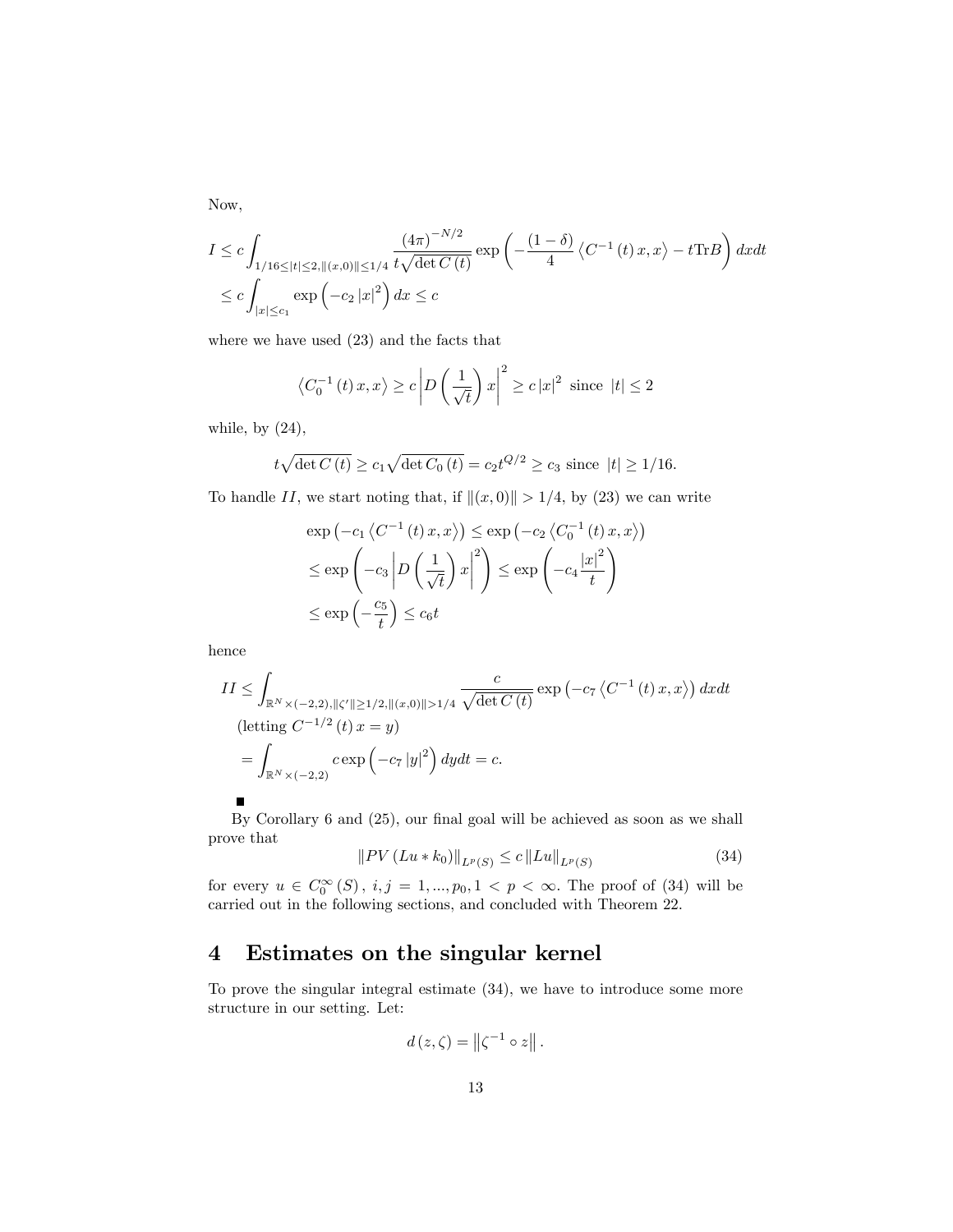Recall that  $\circ$  is the translation induced by the the operator L (or more precisely by the matrix  $B$ ), and  $\|\cdot\|$  the homogeneous norm induced by the dilations associated to the principal part operator  $L_0$  (see §2). This object has been introduced and used in [10], and turns out to be the right geometric tool to describe the properties of the singular kernel  $\gamma_0$ . Namely, the following key properties have been proved in [10]:

**Proposition 7** (See Lemma 2.1 in [10]). For every compact set  $K \subset \mathbb{R}^N$  there exists a constant  $c_K \geq 1$  such that

$$
||z^{-1}|| \leq c_K ||z|| \text{ for every } z \in K \times [-1, 1]
$$
  

$$
||z \circ \zeta|| \leq c_K \{||z|| + ||\zeta||\} \text{ for every } \zeta \in S, z \in K \times [-1, 1].
$$

Since the set  $\{z : ||z|| \leq 1\}$  is compact, in terms of d the above inequalities imply that there exists a constant  $c > 0$  such that:

$$
d(z,\zeta) \leq cd(\zeta,z) \quad \forall z,\zeta \in S \text{ with } d(\zeta,z) \leq 1
$$
  

$$
d(z,\zeta) \leq c\{d(z,w) + d(w,\zeta)\} \quad \forall z,\zeta,w \in S \text{ with } d(z,w) \leq 1, d(\zeta,w) \leq 1.
$$

Let us define the  $d$ -balls:

$$
B(z,\rho) = \left\{ \zeta \in \mathbb{R}^{N+1} : d(z,\zeta) < \rho \right\}.
$$

Lemma 8 The d-balls are open with respect to the Euclidean topology. Moreover, the family of d-open subsets of  $\mathbb{R}^{N+1}$  (saying that a set  $\Omega$  is open whenever for every  $x \in \Omega$  there exists  $\rho > 0$  such that  $B(x, \rho) \subset \Omega$ ) coincides with the Euclidean topology.

**Proof.** Since the map  $w \mapsto z_0 \circ w$  is continuous with respect to the Euclidean topology, there exists  $\varepsilon \in (0,1)$  such that if  $|w| < \varepsilon$  then  $|z_0 - z_0 \circ w| < \rho$ . We claim that  $B(z_0, \varepsilon) \subset B^E(z_0, \rho)$ , where  $B^E$  denotes an Euclidean ball. Indeed, pick  $z \in B(z_0, \varepsilon)$  and set  $w = z_0^{-1} \circ z$ . Then  $||w|| < \varepsilon < 1$ . Therefore, it follows immediately from the definition of  $||w||$  that  $|w| \leq ||w|| < \varepsilon$ . Thus  $|z_0 - z| = |z_0 - z_0 \circ w| < \rho$  and the claim is proved.

Conversely, since the function  $\zeta \mapsto d(z_0,\zeta)$  is continuous,  $B(z_0,\rho)$  is open with respect to the Euclidean topology; in particular,  $B(z_0, \rho)$  contains an Euclidean ball centered at  $z_0$ , so that the two topologies coincide.  $\blacksquare$ 

The relevant information about the measure of d-balls are contained in the following:

**Proposition 9** There exists a constant  $c > 0$  such that:

(i) The following dimensional bound holds:

$$
|B(z,\rho)| \le c\rho^{Q+2} \text{ for every } z \in S, 0 < \rho < 1.
$$

(ii) The following doubling condition holds in  $S$ :

$$
|B(z, 2\rho) \cap S| \le c |B(z, \rho) \cap S| \quad \text{for every } z \in S, 0 < \rho < 1.
$$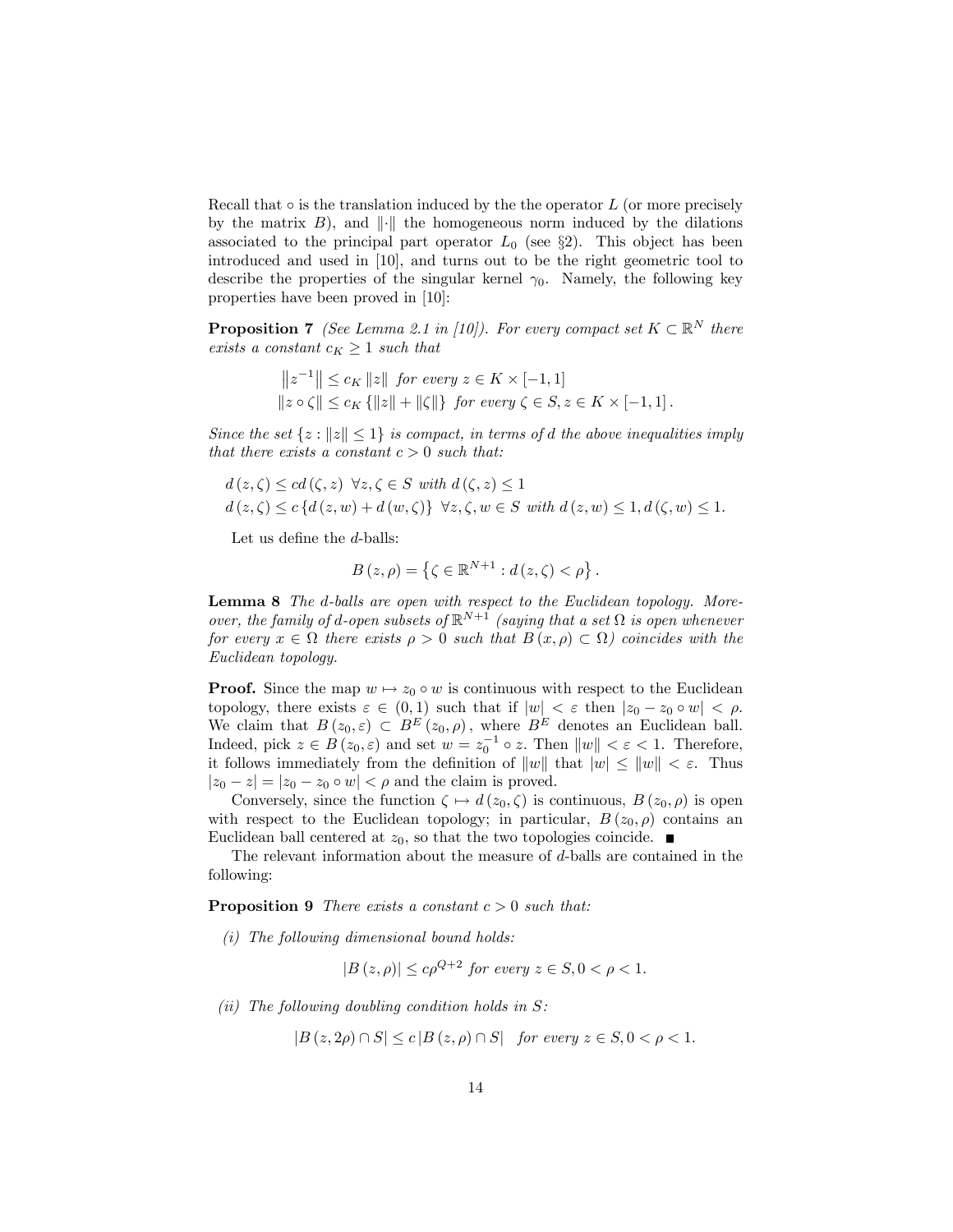Proof. Let us compute the integral

$$
|B(z,\rho)| = \int_{\|\zeta^{-1}\circ z\| < \rho} d\zeta.
$$

Setting  $\zeta^{-1} \circ z = w$  and applying (10) we have, if  $z = (x, t)$ ,  $w = (\xi, \tau)$ :

$$
|B(z,\rho)| = \int_{\|(\xi,\tau)\| < \rho} e^{\tau \text{Tr}B} d\xi d\tau.
$$
 (35)

(By the way, (35) shows that the group  $K$  has not polynomial growth, generally). Since  $z \in S$ , in particular,  $|t| \leq 1$ ,  $|t - \tau| \leq \rho^2$ , hence  $|\tau| \leq 2$  and the last integral is bounded by

$$
e^{2\mathrm{Tr}\, B}\int_{\|w\|<\rho} dw = c\rho^{Q+2},
$$

where we have used the fact that the norm  $\lVert \cdot \rVert$  is homogeneous with respect to the dilations  $\delta(\rho)$  and det  $(\delta(\rho)) = \rho^{Q+2}$ . This proves (i).

To prove (ii), let  $z = (x, t)$  be in S and assume, to fix ideas, that  $t \geq 0$ . Then

$$
|B(z, \rho) \cap S| = \int_{\|( \xi, \tau) \| < \rho, |t - \tau| < 1} e^{\tau \text{Tr}B} d\xi d\tau
$$
  
\n
$$
\geq c \int_{\|( \xi, \tau) \| < \rho, 0 \leq \tau \leq 1} d\xi d\tau
$$
  
\n(since  $\rho < 1$ ) =  $c \int_{\|w\| < \rho} dw = c\rho^{Q+2} \int_{\|w'\| < 1} dw'$   
\n
$$
= c\rho^{Q+2} \geq c |B(z, 2\rho)| \geq c |B(z, 2\rho) \cap S|
$$

by (i).  $\blacksquare$ 

We also need the following bounds of the fundamental solution  $\Gamma$  in terms of d:

**Proposition 10** (See Proposition 2.7 in [10]) The following "standard estimates" hold for  $\Gamma$ : there exist  $c > 0$  and  $M > 1$  such that

(i) for all  $z, \zeta \in S$ ,

$$
\left|\partial_{x_ix_j}^2\Gamma\left(z,\zeta\right)\right|\leq \frac{c}{d\left(z,\zeta\right)^{Q+2}};
$$

(ii) for all  $z, \zeta, w \in S$  with  $Md(z, \zeta) \leq d(\zeta, w) \leq 1$ ,

$$
\left|\partial_{x_ix_j}^2 \Gamma(\zeta, w) - \partial_{x_ix_j}^2 \Gamma(z, w)\right| \leq c \frac{d(z, \zeta)}{d(\zeta, w)^{Q+3}}.
$$

Moreover, estimate (ii) still holds for the kernel  $\Gamma^* (\cdot, w) = \Gamma(w, \cdot)$ .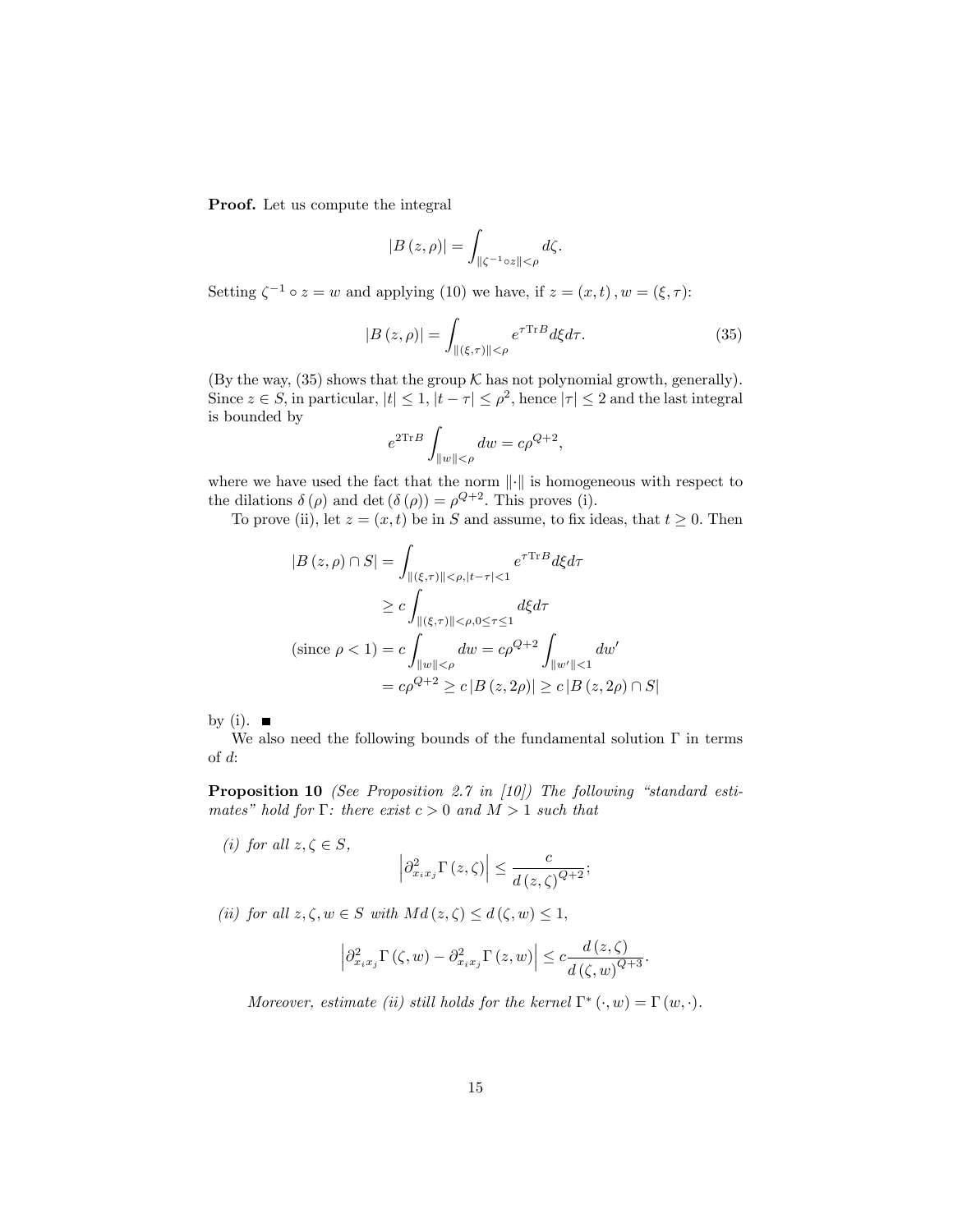Actually, estimate (ii) with respect to the exchanged variables is not explicitly proved in [10]; nevertheless, it can be proved with similar techniques. We leave the details to the interested reader.

An easy computation shows that the previous estimates extend to the kernel  $k_0 = \eta \partial_{x_i x_j}^2 \gamma$ :

**Proposition 11** There exists  $c > 0$  and  $M > 1$  such that

$$
\left| k_0 \left( \zeta^{-1} \circ z \right) \right| \leq \frac{c}{d(z, \zeta)^{Q+2}} \quad \forall z, \zeta \in S
$$
  

$$
\left| k_0 \left( w^{-1} \circ \zeta \right) - k_0 \left( w^{-1} \circ z \right) \right| \leq c \frac{d(z, \zeta)}{d(\zeta, w)^{Q+3}} \quad \forall z, \zeta, w \in S, \ M d(z, \zeta) \leq d(\zeta, w) \leq 1.
$$

Moreover, the same estimate holds for the kernel  $k_0^*(z) = k_0 (z^{-1})$ .

Remark 12 We can always assume that M is large enough, so that the conditions

$$
Md(z,\zeta) \leq d(\zeta,w) \leq 1
$$

imply

$$
c_1 d(z, w) \le d(\zeta, w) \le c_2 d(z, w)
$$

for some absolute constants  $c_1, c_2 > 0$ .

We also need the following:

**Lemma 13** There exists  $c > 0$  such that

$$
\left| \int_{r_1 < \| \zeta^{-1} \circ z \| < r_2} k_0 \left( \zeta^{-1} \circ z \right) d\zeta \right| \leq c
$$

for all  $z \in 2S$ , all  $r_1, r_2$  with  $0 < r_1 < r_2$ . Moreover, for every  $z \in 2S$ , the limit

$$
\lim_{\varepsilon \to 0^+} \int_{\|\zeta^{-1} \circ z\| > \varepsilon} k_0 \left( \zeta^{-1} \circ z \right) d\zeta
$$

 $exists, is finite, and independent of  $z$ . The same conclusions hold for the kernel$  $k_0^*(z) = k_0 (z^{-1}).$ 

**Proof.** Let  $\rho_0$  be the positive constant introduced at the beginning of Section 3. We may always assume that  $r_2 \leq \rho$ , because  $k_0(w) = 0$  for  $||w|| > \rho_0$ .

The change of variables  $w = \zeta^{-1} \circ z$  (see (10)) shows that

$$
\int_{r_1 < \| \zeta^{-1} \circ z \| < r_2} k_0 \left( \zeta^{-1} \circ z \right) d\zeta = \int_{r_1 < \| w \| < r_2} k_0 \left( w \right) e^{\tau \text{Tr} B} dw \tag{36}
$$

with  $w = (\xi, \tau)$ 

$$
= \int_{r_1 < ||w|| < r_2} k_0(w) \, dw + \int_{r_1 < ||w|| < r_2} k_0(w) \left( e^{\tau \text{Tr} B} - 1 \right) dw \equiv A(r_1, r_2) + B(r_1, r_2).
$$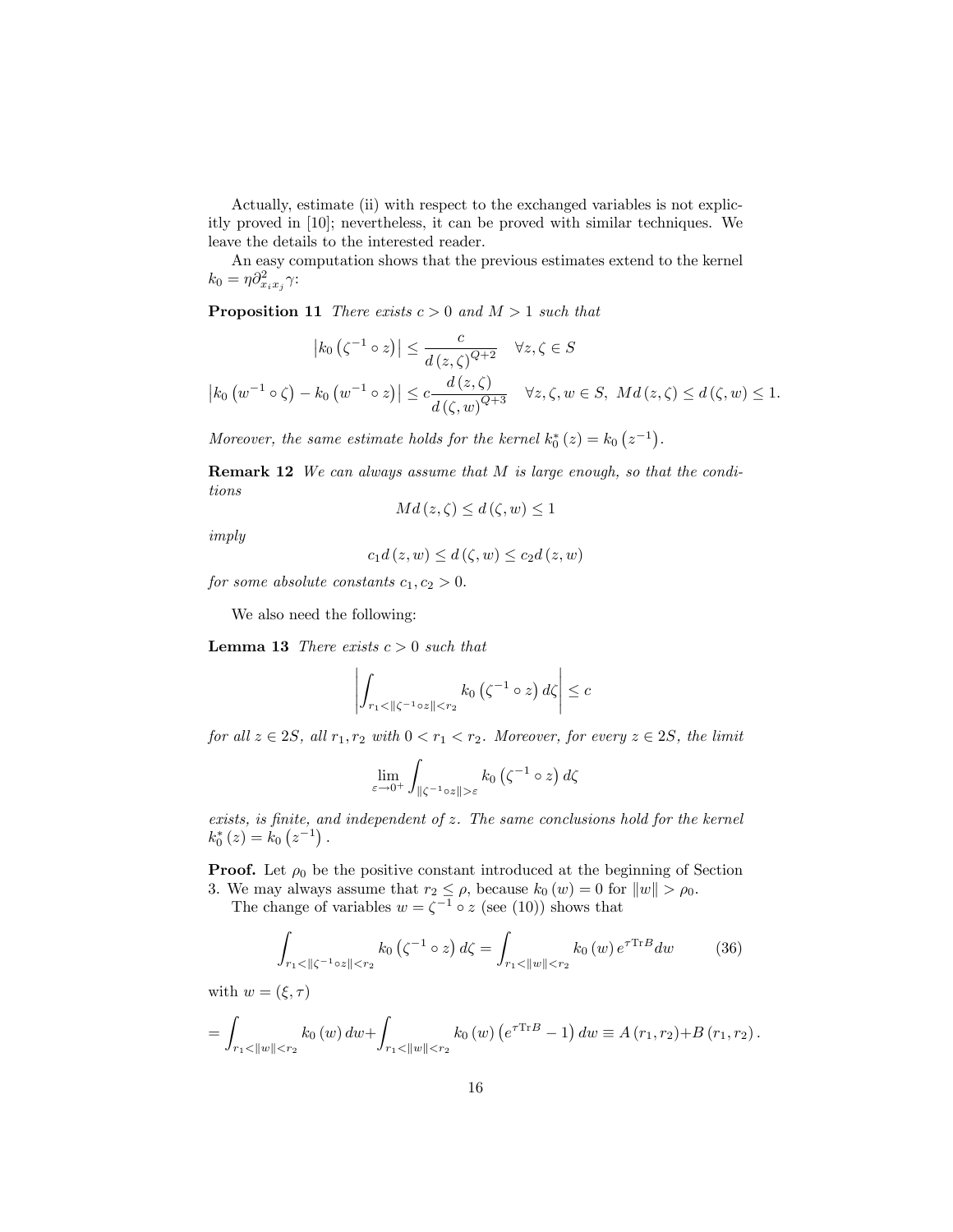Then, since we can assume  $r_2 \leq \rho_0$ , we have

$$
|B(r_1, r_2)| \le \int_{\|w\| < r_2} c \frac{|\tau|}{\|w\|^{Q+2}} dw \le c \int_{\|w\| < r_2} \frac{dw}{\|w\|^{Q}} \to 0 \text{ as } r_2 \to 0. \tag{37}
$$

As to  $A(r_1, r_2)$ , assume first that  $r_2 \leq \frac{\rho_0}{2}$ , then

$$
A(r_1, r_2) = \int_{r_1 < ||w|| < r_2} \partial_{x_i x_j}^2 \gamma(w) dw =
$$
  
= 
$$
\int_{||w|| = r_2} \partial_{x_i} \gamma(w) \nu_j d\sigma(w) - \int_{||w|| = r_1} \partial_{x_i} \gamma(w) \nu_j d\sigma(w)
$$
  
\equiv 
$$
I(r_2) - I(r_1)
$$
 (38)

by the divergence theorem. It is shown in [10, Lemma 2.10] that

$$
I(\rho) \to \int_{\|w\|=1} \partial_{x_i} \gamma_0(w) \nu_j d\sigma(w) \text{ as } \rho \to 0
$$
 (39)

with  $\gamma_0$  as in (20). Since, on the other hand,  $I(\rho)$  is continuous for  $\rho \in (0, 1/2]$ , we conclude that  $I(\rho)$  is bounded for  $\rho \in [0, \frac{\rho_0}{2}]$ . This implies the first statement in the Lemma if  $r_2 \leq \rho_0/2$ .

Next, if  $\rho_0/2 \le r_2 \le \rho_0$ , we can write

$$
A(r_1,r_2) \leq \left| \int_{r_1 < ||w|| < \rho_0/2} k_0(w) \, dw \right| + \left| \int_{\rho_0/2 < ||w|| < r_2} k_0(w) \, dw \right|.
$$

Now the first term can be bounded as above, while the second is bounded by

$$
\int_{\rho_0/2 \leq \|w\| \leq \rho_0} c \, \|w\|^{-(2+Q)} \, dw = c.
$$

The second statement in the Lemma follows by (37), (38) and (39). To prove the same conclusions for the kernel  $k_0^*(z) = k_0 (z^{-1})$ , we can write

$$
\int_{r_1 < ||\zeta^{-1} \circ z|| < r_2} k_0 \left( z^{-1} \circ \zeta \right) d\zeta = \int_{r_1 < ||w^{-1}|| < r_2} k_0 \left( w \right) dw.
$$

Now, using the equivalence between  $||w^{-1}||$  and  $||w||$  and the bound  $|k_0 (w)| \le$  $c/ ||w||^{Q+2}$ , it is quite standard to reduce the study of this integral to that of  $\int_{r_1 \le ||w|| \le r_2}^{\infty} k_0(w) dw$ , so that the above arguments allow to conclude the proof.

# $5$   $L^p$  estimates of singular integrals on nonhomogeneous spaces

We now want to apply to our singular kernel an abstract result, proved in [2], which we are going to recall now.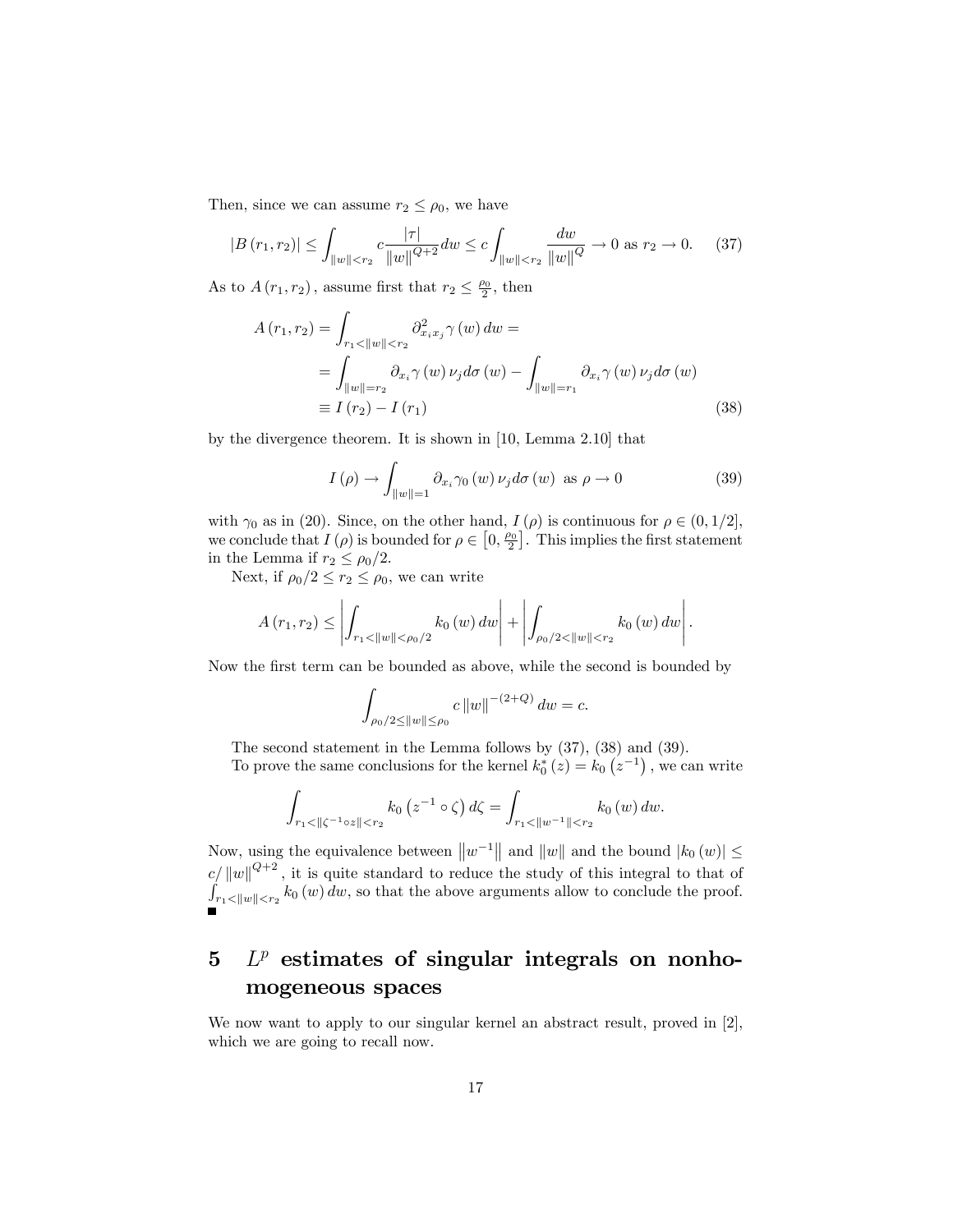Let X be a set. A function  $d: X \times X \to \mathbb{R}$  is called a *quasisymmetric* quasidistance on X if there exists a constant  $c_d \geq 1$  such that for every  $x, y, z \in$  $X$ :

$$
d(x, y) \ge 0
$$
 and  $d(x, y) = 0 \Leftrightarrow x = y$ ;  
 $d(x, y) \le c_d d(y, x)$ ;  
(40)

$$
d(x, y) \leq c_d (d(x, z) + d(z, y)).
$$
\n(41)

If  $d$  is a quasisymmetric quasidistance, then

$$
d^*(x, y) = d(x, y) + d(y, x)
$$

is a quasidistance, equivalent to  $d$ , in the sense that, for suitable constants  $c_1, c_2 > 0,$ 

$$
c_1d^*(x, y) \le d(x, y) \le c_2d^*(x, y)
$$
 for all  $x, y \in X$ .

We will call  $d^*$  the symmetrized quasidistance of d.

**Definition 14** We will say that  $(X, d, \mu, k)$  is a nonhomogeneous space with Calderón-Zygmund kernel  $k$  if:

- 1.  $(X, d)$  is a set endowed with a quasisymmetric quasidistance d, such that the d-balls are open with respect to the topology induced by  $d$ ;
- 2.  $\mu$  is a positive regular Borel measure on X, and there exist two positive  $constants A, n such that:$

$$
\mu(B(x,\rho)) \le A\rho^n \text{ for every } x \in X, \rho > 0; \tag{42}
$$

3.  $k(x, y)$  is a real valued measurable kernel defined in  $X \times X$ , and there exists a positive constant  $\beta$  such that:

$$
|k(x,y)| \le \frac{A}{d(x,y)^n} \text{ for every } x, y \in X; \tag{43}
$$

$$
|k(x, y) - k(x_0, y)| \le A \frac{d(x_0, x)^{\beta}}{d(x_0, y)^{n+\beta}}
$$
\n(44)

for every  $x_0, x, y \in X$  with  $d(x_0, y) \geq Ad(x_0, x)$ , where n, A are as in (42).

**Theorem 15** (See Theorem 3 in [2]). Let  $(X, d, \mu, k)$  be a bounded and sep $arable\ nonhomogeneous\ space\ with\ Calderón-Zygmund\ kernel\ k.\ Also,\ assume$ that

 $(i) k^*(x, y) \equiv k(y, x)$  satisfies  $(44)$ ;

(ii) there exists a constant  $B > 0$  such that

$$
\left| \int_{d(x,y) > \rho} k(x,y) \, d\mu(y) \right| + \left| \int_{d(x,y) > \rho} k^*(x,y) \, d\mu(y) \right| \leq B \tag{45}
$$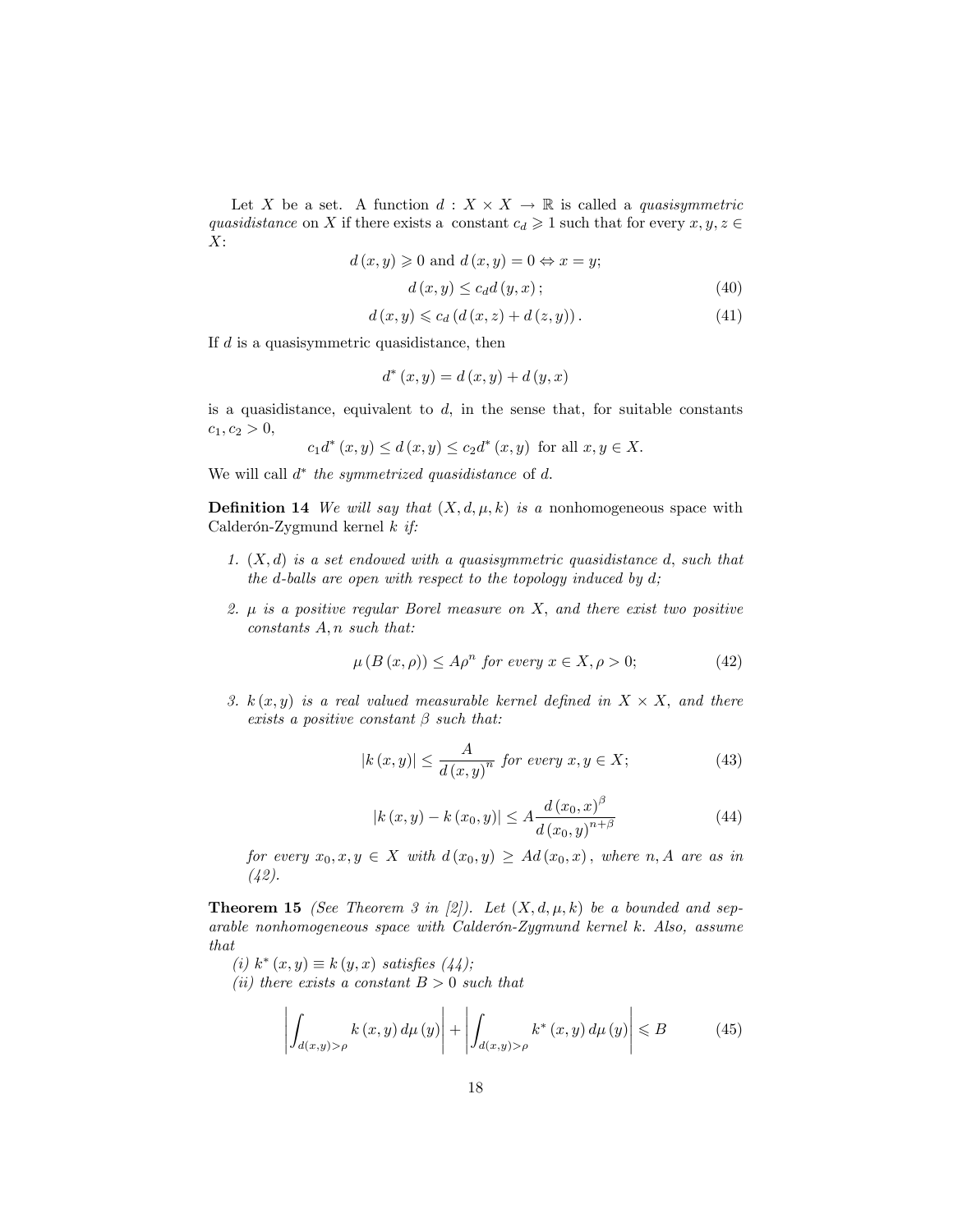for every  $\rho > 0, x \in X;$ (iii) for a.e.  $x \in X$ , the limits

$$
\lim_{\rho\to 0}\int_{d(x,y)>\rho}k\left(x,y\right)d\mu\left(y\right);\quad\lim_{\rho\to 0}\int_{d(x,y)>\rho}k^{*}\left(x,y\right)d\mu\left(y\right)
$$

exist and are finite. Then the operator

$$
Tf(x) = PV \int_X k(x, y) f(y) d\mu(y)
$$
  

$$
\equiv \lim_{\varepsilon \to 0} T_{\varepsilon} f(x) \equiv \lim_{\varepsilon \to 0} \int_{d(x, y) > \varepsilon} k(x, y) f(y) d\mu(y)
$$

is well defined for every  $f \in L^1(X)$ , and

$$
||Tf||_{L^p(X)} \le c_p ||f||_{L^p(X)} \text{ for every } p \in (1,\infty);
$$

moreover, T is weakly  $(1,1)$  continuous. The constant  $c_p$  only depends on all the constants implicitly involved in the assumptions:  $p, c_d, A, B, n, \beta, diam(X)$ .

In the following we will write

$$
PV \int k(x, y) f(y) d\mu(y) \equiv \lim_{\varepsilon \to 0} \int_{d(x, y) > \varepsilon} k(x, y) f(y) d\mu(y).
$$

We will also need the notion of Hölder space in this context:

**Definition 16 (Hölder spaces)** We will say that  $f \in C^{\alpha}(X)$ , for some  $\alpha >$  $0, if$ 

$$
\|f\|_{\alpha} \equiv \|f\|_{\infty} + |f|_{\alpha} \equiv \sup_{x \in X} |f(x)| + \sup_{x,y \in X, x \neq y} \frac{|f(x) - f(y)|}{d(x,y)^{\alpha}} < \infty.
$$

We now come back to our original setting of  $S \subset \mathbb{R}^{N+1}$  endowed with the local quasidistance d introduced in section 4. Our aim is to apply the previous abstract result to the singular integral  $T$  with kernel  $k_0$  on a bounded domain, say a d-ball  $B(z_0, R)$ . More precisely, as we shall see later, what we need is an estimate of the kind

$$
||Tf||_{L^p(B(z_0,R))} \leq c ||f||_{L^p(B(z_0,R))}
$$

for  $1 < p < \infty$ , where R is a small radius fixed once and for all,  $z_0$  is every point in the strip  $S$ , and the constant c is independent from  $z_0$ . Note that, by Proposition 7, our d is actually a quasisymmetric quasidistance in  $X =$  $B(z_0, R)$ , as soon as R is small enough; moreover, by Proposition 9 the Lebesgue measure of a d-ball satisfies the required dimensional bound (42) with  $n = Q+2$ . Also, Proposition 11 and Lemma 13 suggest that the kernel  $k_0$  satisfies the properties required by Theorem 15. However, there is a subtle problem with this last assertion, as explained in the following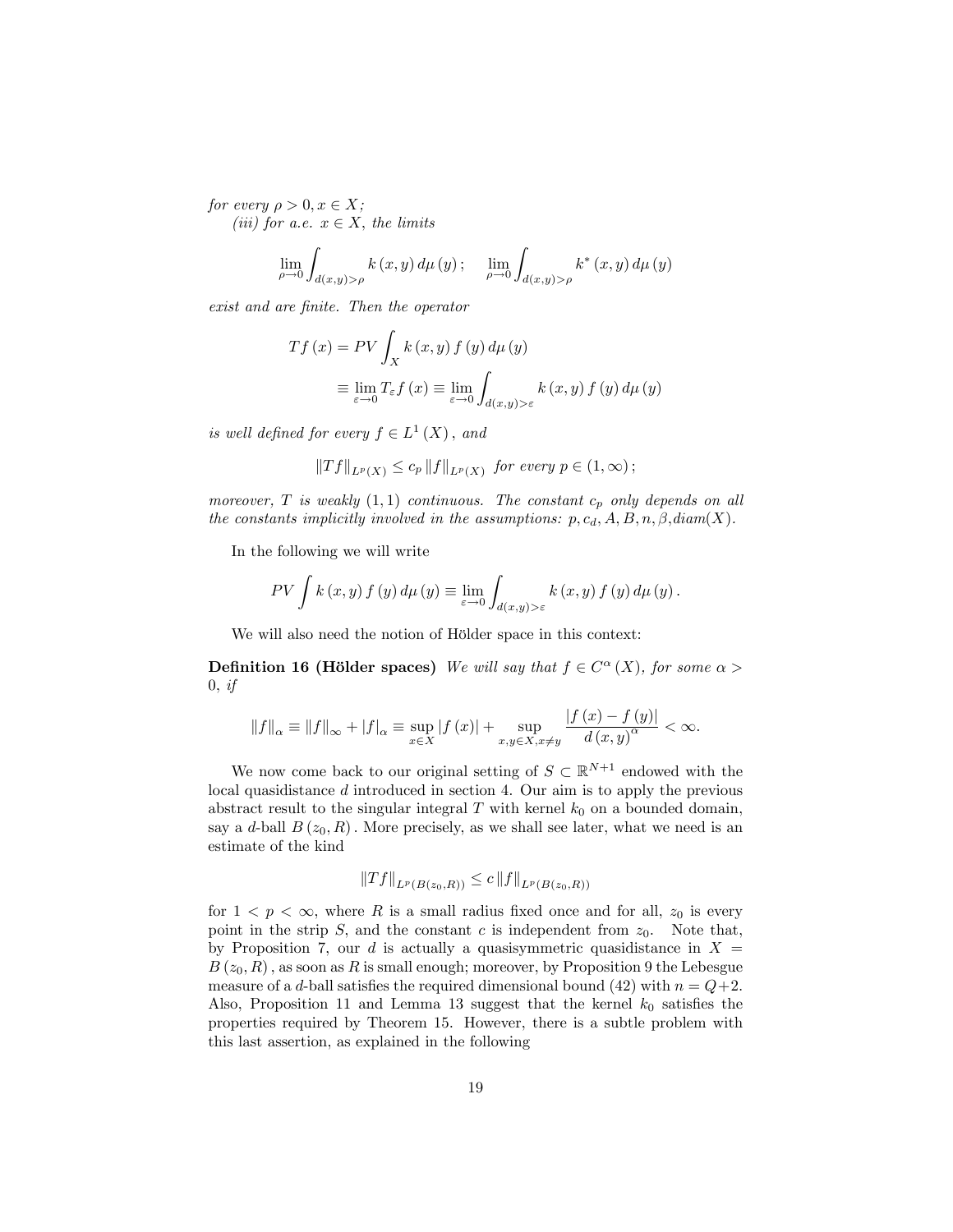**Remark 17** Saying that  $k_0$  satisfies the cancellation property (45) in  $B(z_0, R)$ means that

$$
\left| \int_{\zeta \in B(z_0, R) : d(z, \zeta) > r} k_0 \left( \zeta^{-1} \circ z \right) d\zeta \right| + \left| \int_{\zeta \in B(z_0, R) : d(z, \zeta) > r} k_0 \left( z^{-1} \circ \zeta \right) d\zeta \right| \leq c
$$

whereas what we know (see Lemma 13) is that

$$
\left| \int_{\zeta \in \mathbb{R}^{N+1} : d(z,\zeta) > r} k_0 \left( \zeta^{-1} \circ z \right) d\zeta \right| + \left| \int_{\zeta \in \mathbb{R}^{N+1} : d(z,\zeta) > r} k_0 \left( z^{-1} \circ \zeta \right) d\zeta \right| \leq c.
$$

The point is that restricting the kernel  $k_0$  to the domain  $B(z_0, R)$  can destroy the cancellation property.

To overcome this problem, a more cautious choice consists in cutting the kernel smoothly, by a couple of Hölder continuous cutoff functions. Namely, we have the following

**Proposition 18** Let  $k_0$  be the above kernel (see (26)). There exists a constant  $R_0 > 0$  such that, for every  $z_0 \in S$ ,  $R \leq R_0$ , if a, b are two cutoff functions belonging to  $C^{\alpha}(\mathbb{R}^{N+1})$  for some  $\alpha > 0$ , with sprta, sprtb  $\subset B(z_0, R)$ , and we set

$$
k(x, y) = a(x) k_0 (y^{-1} \circ x) b(y), \qquad (46)
$$

then:

(a) k satisfies (43),(44) and (45) in  $B(z_0, R)$  (with possibly different constants). Explicitly,  $\degree(45)$  in B  $(z_0, R)$ " means

$$
\left| \int_{y \in B(z_0, R): d(x, y) > r} k(x, y) d\mu(y) \right| \le c \text{ for all } x \in B(z_0, R), r > 0. \tag{47}
$$

(b) for every  $x \in B(z_0, R)$  there exists

$$
h(x) \equiv \lim_{\varepsilon \to 0} \int_{y \in B(z_0, R): d(x, y) > \varepsilon} k(x, y) d\mu(y).
$$

Finally, all the constants appearing in the above estimates about k depend on  $z_0, R$  and the cutoff functions a, b only through the  $C^{\alpha}$  norms of a, b.

Remark 19 Since in this Proposition and its proof the distinction between space and time variables is irrelevant, changing for a moment our notation we have denoted by  $x, y, x_0...$  the variables in  $\mathbb{R}^{N+1}$ , and by  $d\mu$  the Lebesgue measure dxdt in  $\mathbb{R}^{N+1}$ .

**Proof.** We choose  $R_0$  small enough so that  $x, y \in B(z_0, R_0)$  imply

$$
d(x, y) + d(y, x) \le 1.
$$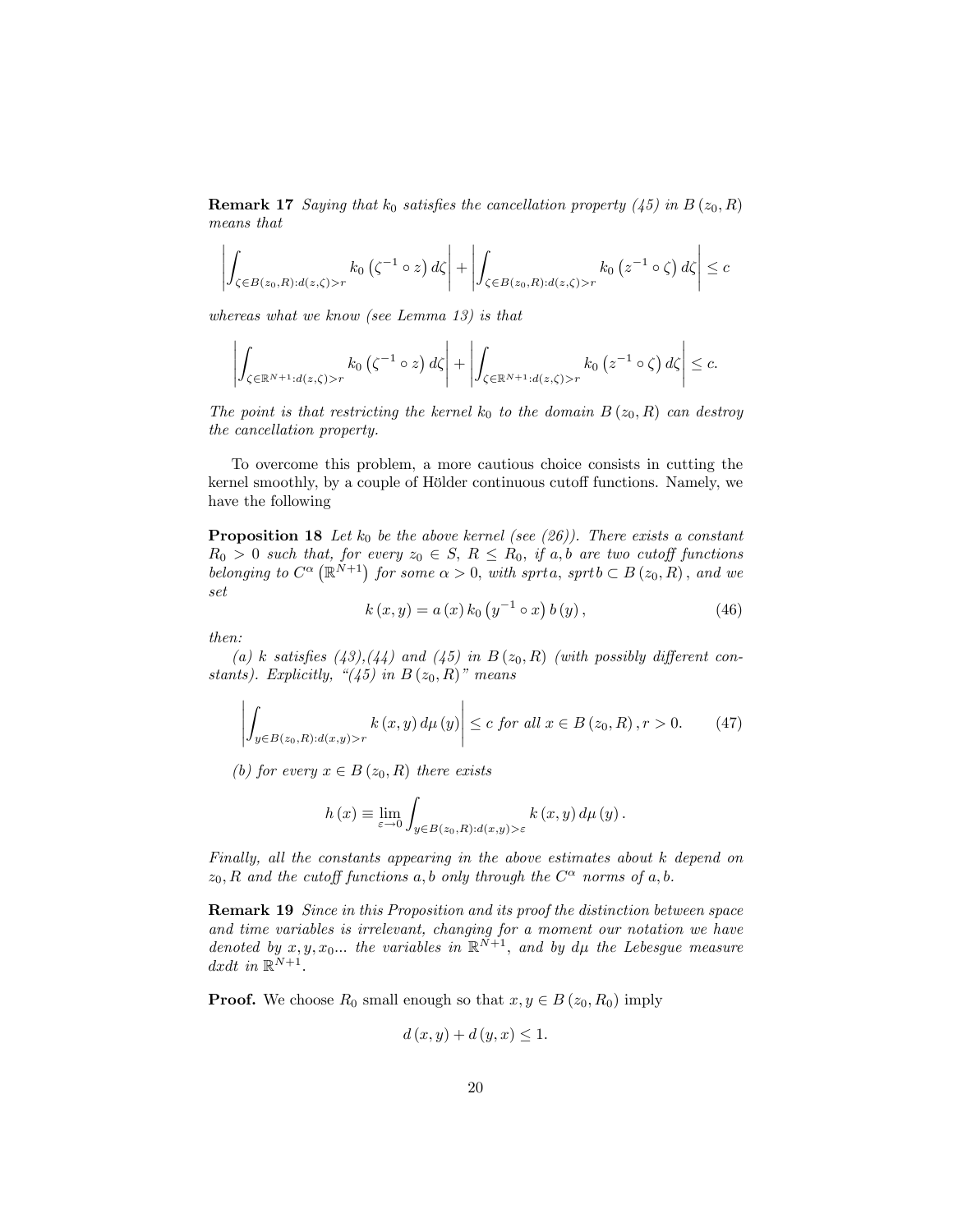Let  $0 < R \le R_0$ .

We shall apply several times the properties of the kernel  $k_0$  proved in Proposition 11 and Lemma 13. Also, we shall use twice the following simple fact:

$$
\int_{d(x,y)<\rho} \frac{d\mu\left(y\right)}{d\left(x,y\right)^{Q+2-\alpha}} \le c\rho^{\alpha} \text{ for all } x \in 2S, \ 0 < \rho \le R_0 \tag{48}
$$

which can be checked by a dilation argument and exploiting the fact that the modular function is bounded on the strip 2S.

(a) The kernel k satisfies condition (43) in  $B(z_0, R)$ , because  $k_0$  satisfies the analogous condition in  $S$ , by Proposition 11. As to  $(44)$ , we can write

$$
k(x,y) - k(x_0, y) = [a(x) - a(x_0)] k_0 (y^{-1} \circ x) b(y) ++ a(x_0) [k_0 (y^{-1} \circ x) - k_0 (y^{-1} \circ x_0)] b(y) = I + II.
$$

Now, for  $d(x_0, y) > Md(x_0, x)$ 

$$
|I| \leq |a|_{\alpha} d(x,x_0)^{\alpha} \cdot \frac{c}{d(x,y)^{Q+2}} \|b\|_{\infty} \leq c \frac{d(x,x_0)^{\alpha}}{d(x_0,y)^{Q+2+\alpha}}.
$$

We have implicitly used the fact that the functions  $d(x_0, y)$ ,  $d(x, y)$  are bounded by some absolute constant (since  $x_0, x, y \in B(z_0, R)$ ), and the equivalence between  $d(x_0, y)$  and  $d(x, y)$ , which holds under the assumption  $d(x_0, y)$  $Md(x_0, x)$  (see Remark 12).

Moreover, still by Proposition 11, the kernel  $k_0$  satisfies (44) with  $n = Q+2$ and  $\beta = 1$ . Thus

$$
\left|II\right|\leq c\left\|a\right\|_{\infty}\left\|b\right\|_{\infty}\frac{d\left(x,x_0\right)}{d\left(x_0,y\right)^{Q+3}}\leq c\frac{d\left(x,x_0\right)^{\alpha}}{d\left(x_0,y\right)^{Q+2+\alpha}},
$$

hence (44) holds for k in  $B(z_0, R)$ , with  $n = Q + 2, \beta = \alpha$ .

To check (47) let us start by noting that, since sprt  $b \subset B(z_0, R)$ , we can write, for every  $x \in B(z_0, R)$  and  $r > 0$ ,

$$
\int_{y \in B(z_0, R): d(x, y) > r} k(x, y) d\mu(y) = a(x) \int_{y \in B(z_0, R): d(x, y) > r} k_0(y^{-1} \circ x) b(y) d\mu(y)
$$

$$
= a(x) \int_{y \in \mathbb{R}^{N+1} : d(x, y) > r} k_0(y^{-1} \circ x) b(y) d\mu(y).
$$

Note that there exists some absolute constant  $c > 0$  such that  $b(y)$  vanishes if  $x \in B(z_0, R)$  and  $d(x, y) \ge cR$ ; hence the last integral equals

$$
a(x) \int_{y \in \mathbb{R}^{N+1}: r < d(x,y) < cR} k_0(y^{-1} \circ x) \left[ b(y) - b(x) \right] d\mu(y) +
$$
  
+ 
$$
a(x) b(x) \int_{y \in \mathbb{R}^{N+1}: r < d(x,y) < cR} k_0(y^{-1} \circ x) d\mu(y) \equiv I + II.
$$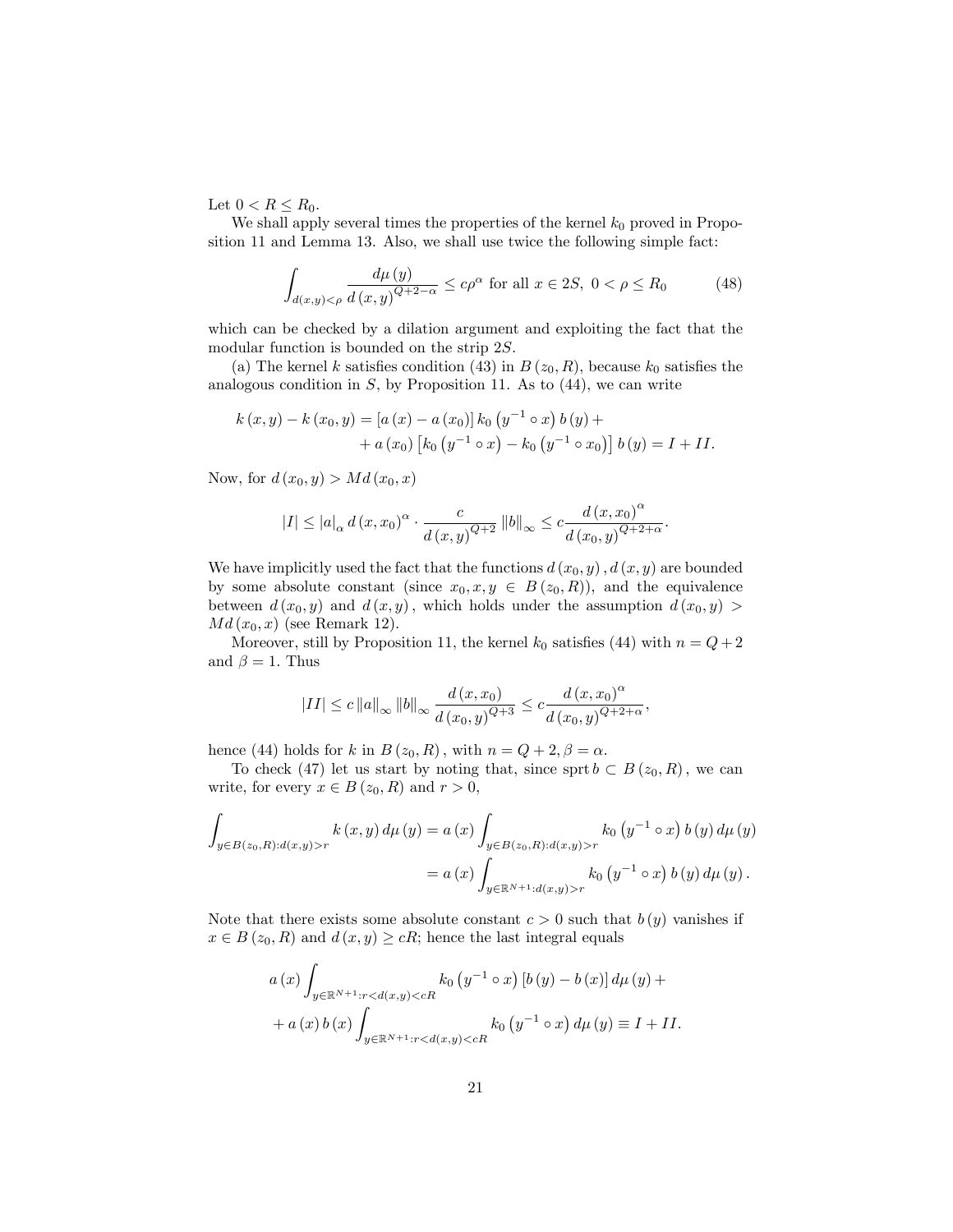Since  $z_0 \in S$  and  $x \in B(z_0, R)$ , we can assume  $x \in 2S$ . Then, by (48)

$$
|I| \leq c ||a||_{\infty} |b|_{\alpha} \int_{d(x,y) < cR} \frac{d(x,y)^{\alpha}}{d(x,y)^{Q+2}} d\mu(y) = c ||a||_{\infty} |b|_{\alpha} R^{\alpha} \leq c ||a||_{\infty} |b|_{\alpha} R^{\alpha}
$$

while, by Lemma 13,

$$
|II| \leq ||a||_{\infty} ||b||_{\infty} \left| \int_{y \in \mathbb{R}^{N+1} : r_1 < d(x,y) < r_2} k_0 \left( y^{-1} \circ x \right) d\mu \left( y \right) \right| \leq c ||a||_{\infty} ||b||_{\infty}.
$$

(b) To show the existence of  $h(x)$  let us consider, for  $0 < \varepsilon_1 < \varepsilon_2$  and a fixed  $x \in B(z_0, R)$ ,

$$
\int_{y \in B(z_0, R): d(x, y) > \varepsilon_1} k(x, y) d\mu(y) - \int_{y \in B(z_0, R): d(x, y) > \varepsilon_2} k(x, y) d\mu(y)
$$
\n
$$
= a(x) \int_{y \in B(z_0, R): \varepsilon_1 < d(x, y) < \varepsilon_2} k_0(y^{-1} \circ x) b(y) d\mu(y)
$$
\n
$$
= a(x) \int_{y \in \mathbb{R}^{N+1}: \varepsilon_1 < d(x, y) < \varepsilon_2} k_0(y^{-1} \circ x) b(y) d\mu(y)
$$
\n
$$
= a(x) \int_{y \in \mathbb{R}^{N+1}: \varepsilon_1 < d(x, y) < \varepsilon_2} k_0(y^{-1} \circ x) [b(y) - b(x)] d\mu(y) + a(x) b(x) \int_{y \in \mathbb{R}^{N+1}: \varepsilon_1 < d(x, y) < \varepsilon_2} k_0(y^{-1} \circ x) d\mu(y)
$$
\n
$$
= II_1 + II_2.
$$

Now,

$$
\begin{aligned} |II_1| &\leq \|a\|_{\infty} \int_{d(x,y)<\varepsilon_2} \left| k_0 \left( y^{-1} \circ x \right) [b \left( y \right) - b \left( x \right) ] \right| d\mu \left( y \right) \\ &\leq c \left\| a \right\|_{\infty} |b|_{\alpha} \int_{d(x,y)<\varepsilon_2} \frac{d \left( x,y \right) ^{\alpha}}{d \left( x,y \right)^{Q+2}} d\mu \left( y \right) \\ &\leq c \left\| a \right\|_{\infty} |b|_{\alpha} \varepsilon_2^{\alpha} \end{aligned}
$$

by (48), since  $x \in 2S$ . On the other hand,

$$
|II_2| \le ||a||_{\infty} ||b||_{\infty} \left| \int_{y \in \mathbb{R}^{N+1} : \varepsilon_1 < d(x,y) < \varepsilon_2} k_0 \left( y^{-1} \circ x \right) d\mu \left( y \right) \right|
$$

which tends to zero as  $\varepsilon_2 \to 0$ , by Lemma 13. This proves the existence of the limit  $h(x)$ .

In view of Proposition 11 and Lemma 13, Proposition 18 can be applied also to the adjoint kernel  $k_0^*(x) = k_0(x^{-1})$ . Therefore, from Theorem 15, Proposition 18 and the previous discussion, we immediately have the following: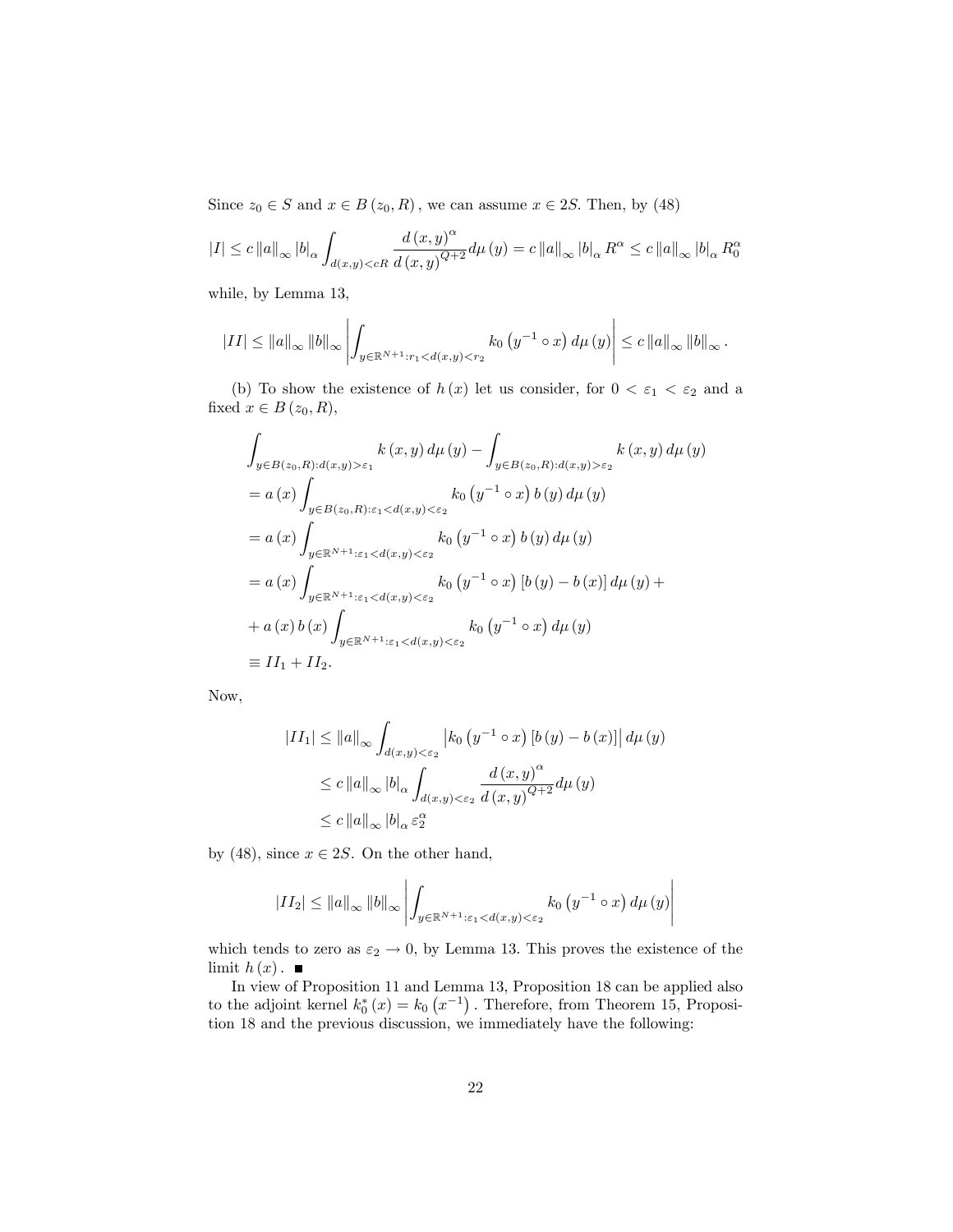**Corollary 20** For every fixed  $z_0 \in S$ , let

$$
Tf(z) = PV \int_{B(z_0, R)} k(z, \zeta) f(\zeta) d\zeta,
$$

with k, R as in the previous Proposition. Then for every  $p \in (1,\infty)$  there exists  $c > 0$  such that

$$
|Tf||_{L^p(B(z_0,R))} \leq c ||f||_{L^p(B(z_0,R))}
$$

for every  $f \in L^p(B(z_0,R))$ . The constant c depends on the cutoff functions  $a, b$ only through their  $C^{\alpha}$  norms, and does not depend on  $z_0$  and R.

We still need the following covering argument:

**Lemma 21** For every  $r_0 > 0$  and  $K > 1$  there exist  $\rho \in (0, r_0)$ , a positive integer M and a sequence of points  $\{z_i\}_{i=1}^{\infty} \subset S$  such that:

$$
S \subset \bigcup_{i=1}^{\infty} B(z_i, \rho);
$$
  

$$
\sum_{i=1}^{\infty} \chi_{B(z_i, K\rho)}(z) \le M \quad \forall z \in S.
$$

The proof of this result uses arguments which are quite standard in doubling quasimetric settings or in locally compact groups (see [14, Lemma 8], [1]). Recall, however, that the set  $S$  is neither a group nor a doubling space.

Since this property is better proved in an abstract context, we postpone its proof to the next section, and proceed to conclude the proof of our main result:

**Theorem 22** For a suitable choice of the number  $\rho_0$  appearing in the definition of the kernel  $k_0$  (see §3), for every  $p \in (1,\infty)$ , there exists a positive constant c, depending on  $p, N, p_0, \nu$  and the matrix B such that

$$
||PV(f*k_0)||_{L^p(S)} \le c ||f||_{L^p(S)}
$$

for every  $f \in L^p(S)$ .

**Proof.** Pick a cutoff function

$$
A \in C_0^{\alpha} (S) \text{ such that:}
$$
  

$$
A (z) = 1 \text{ for } ||z|| < \rho_0;
$$
  

$$
A (z) = 0 \text{ for } ||z|| > 2\rho_0
$$

where the number  $\rho_0$ , to be fixed later, is the same appearing in the definition of the cutoff function  $\eta$  and the kernel  $k_0$  (see (26) in §3). Let

$$
a_i(z) = A(z^{-1} \circ z_i)
$$
 for  $i = 1, 2, ...;$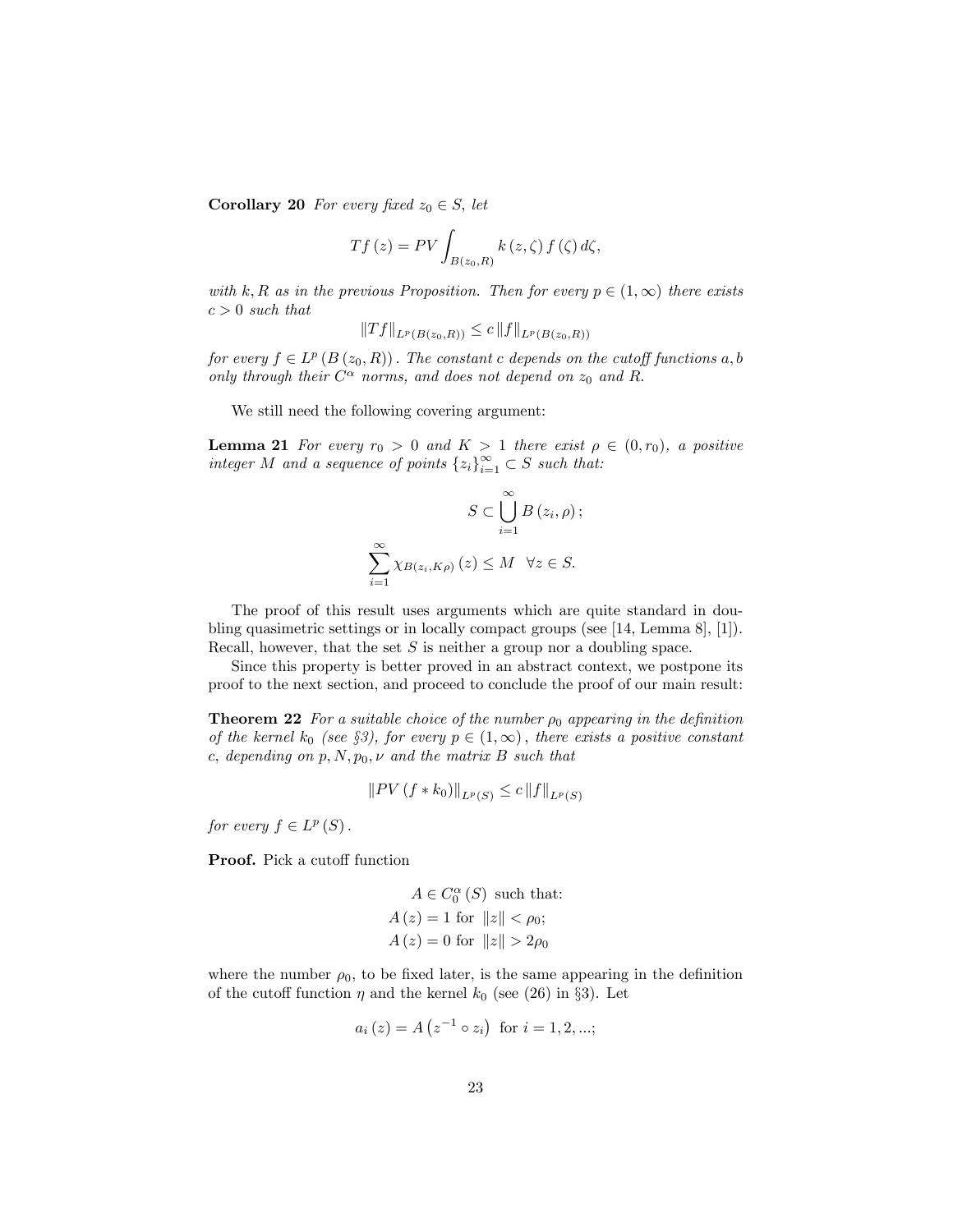Since  $k_0(\zeta^{-1} \circ z)$  vanishes for  $d(z, \zeta) > \rho_0$ , we have that

$$
z \in B(z_i, \rho_0) \text{ and } k_0(\zeta^{-1} \circ z) \neq 0 \implies \zeta \in B(z_i, C\rho_0) \tag{49}
$$

for some absolute constant  $C$ . Define a second cutoff function

$$
B \in C_0^{\alpha}(S) \text{ such that:}
$$
  
 
$$
B(z) = 1 \text{ for } ||z|| < C\rho_0;
$$
  
 
$$
B(z) = 0 \text{ for } ||z|| > 2C\rho_0
$$

where  $C$  is the constant appearing in  $(49)$ . Let

$$
b_i(z) = B(z^{-1} \circ z_i)
$$
 for  $i = 1, 2, \dots$ 

Note that:

$$
||a_i||_{C^{\alpha}} = ||A||_{C^{\alpha}} \text{ for } i = 1, 2, ...
$$
  
\n
$$
||b_i||_{C^{\alpha}} = ||B||_{C^{\alpha}} \text{ for } i = 1, 2, ...
$$
\n(50)

Set

$$
k_i(z,\zeta) = k_0(\zeta^{-1} \circ z)a_i(z)b_i(\zeta).
$$

Let now  $R_0$  be as in Proposition 18; set  $r_0 = R_0/2C$  and let us apply Lemma 21 for this  $r_0$ : there exists  $\rho_0 < r_0$  such that

$$
S \subset \bigcup_{i=1}^{\infty} B(z_i, \rho_0); \tag{51}
$$

$$
\sum_{i=1}^{\infty} \chi_{B(z_i, 2C\rho_0)}(z) \le M \quad \forall z \in S.
$$
 (52)

We eventually chose this value for the constant  $\rho_0$ .

Recall that  $Tf = PV(f * k_0)$ . By (51) we can write

$$
||Tf||_{L^{p}(S)} \leq \sum_{i=1}^{\infty} ||Tf||_{L^{p}(B(z_{i},\rho_{0}))}. \tag{53}
$$

On the other side, by (49) for every  $z \in B(z_i, \rho_0)$  we have

$$
Tf(z) = PV \int_{\mathbb{R}^{N+1}} k_0 (\zeta^{-1} \circ z) f(\zeta) d\zeta
$$
  
=  $a_i(z) PV \int_{\mathbb{R}^{N+1}} k_0 (\zeta^{-1} \circ z) b_i(\zeta) f(\zeta) d\zeta$   
=  $PV \int_{B(z_i, 2C\rho_0)} k_i(z, \zeta) f(\zeta) d\zeta \equiv T_i f(z)$ 

hence

$$
\sum_{i=1}^{\infty} \|Tf\|_{L^p(B(z_i,\rho_0))} = \sum_{i=1}^{\infty} \|T_i f\|_{L^p(B(z_i,\rho_0))}.
$$
\n(54)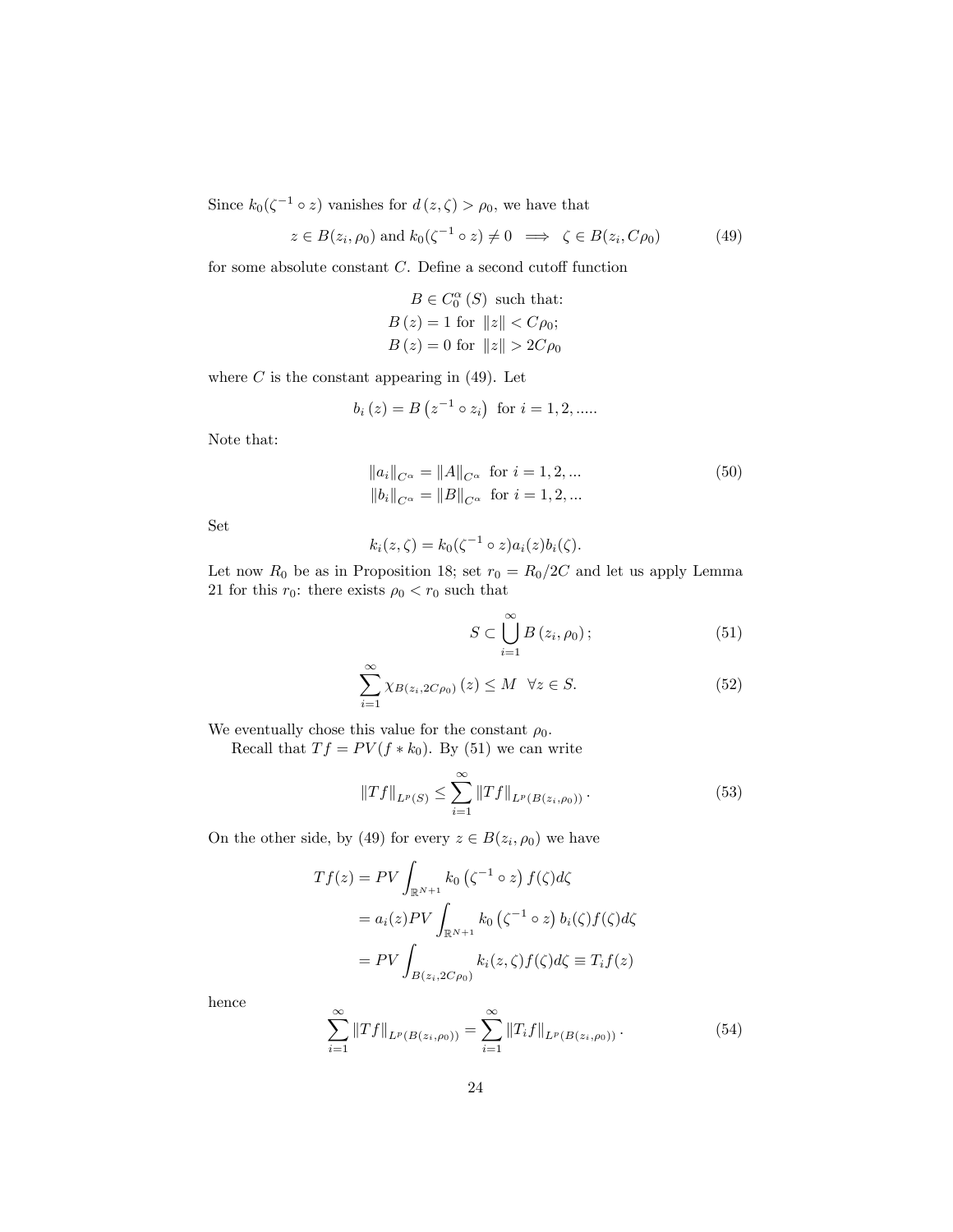Since  $2C\rho_0 \leq R_0$ , the kernel  $k_i$  also satisfies the assumptions of Proposition 18. Hence by Corollary 20 we have

$$
||T_i f||_{L^p(B(z_i, 2C\rho_0))} \leq c ||f||_{L^p(B(z_i, 2C\rho_0))}
$$
\n(55)

with c independent of i, by  $(50)$ . By  $(52)$  to  $(55)$  and we conclude

$$
||Tf||_{L^{p}(S)} \leq c \sum_{i=1}^{\infty} ||f||_{L^{p}(B(z_{i}, 2C\rho_{0}))} \leq cM ||f||_{L^{p}(S)}
$$

which ends the proof.  $\blacksquare$ 

Conclusion of the proof of Theorems 1 and 3. Theorem 22 and Corollary 6 imply Theorem 3, by  $(25)$ . As we have shown in  $\S1$ , Theorem 3 in turn implies  $(5)-(6)$  in Theorem 1. To finish the proof of Theorem 1 we are left to prove the weak  $(1, 1)$ -estimates  $(7)$ - $(8)$ . This will be done here.

Let  $u \in C_0^{\infty} (S)$ . By (25) in §3 we can write, for every  $\alpha > 0$ :

$$
\left| \left\{ z \in S : \left| \partial_{x_i x_j}^2 u(z) \right| \ge \alpha \right\} \right| \le \left| \left\{ z \in S : \left| PV \left( Lu * k_0 \right) (z) \right| \ge \frac{\alpha}{3} \right\} \right| + \left| \left\{ z \in S : \left| \left( Lu * k_\infty \right) (z) \right| \ge \frac{\alpha}{3} \right\} \right| + \left| \left\{ z \in S : \left| c_{ij} Lu \left( z \right) \right| \ge \frac{\alpha}{3} \right\} \right| \right|
$$
  
\n
$$
\equiv A + B + C.
$$

Now, by Corollary 6

$$
B + C \leq \frac{3}{\alpha} \left\{ ||Lu * k_{\infty}||_{L^{1}(S)} + ||c_{ij}Lu||_{L^{1}(S)} \right\} \leq \frac{c}{\alpha} ||Lu||_{L^{1}(S)}.
$$

To bound  $A$ , we revise as follows the proof of Theorem 22, writing (with the same meaning of symbols and letting  $f \equiv Lu$ :

$$
A = \left| \left\{ z \in S : |Tf(z)| \ge \frac{\alpha}{3} \right\} \right|
$$
  
\n
$$
\le \sum_{i=1}^{\infty} \left| \left\{ z \in B(z_i, \rho_0) : |Tf(z)| \ge \frac{\alpha}{3} \right\} \right|
$$
  
\n
$$
= \sum_{i=1}^{\infty} \left| \left\{ z \in B(z_i, \rho_0) : |T_i f(z)| \ge \frac{\alpha}{3} \right\} \right|
$$
  
\n
$$
\le \sum_{i=1}^{\infty} \left| \left\{ z \in B(z_i, 2C\rho_0) : |T_i f(z)| \ge \frac{\alpha}{3} \right\} \right|
$$
  
\n
$$
\le \sum_{i=1}^{\infty} \frac{c}{\alpha} ||f||_{L^1(B(z_i, 2C\rho_0))} \le \frac{cM}{\alpha} ||f||_{L^1(S)}
$$

where we used the fact that  $T_i$  is also weak  $(1,1)$  continuous on  $L^1(B(z_i, 2C\rho_0))$ , by Theorem 15. This proves the weak estimate on the strip:

$$
\left| \left\{ z \in S : \left| \partial_{x_i x_j}^2 u(z) \right| \ge \alpha \right\} \right| \le \frac{c}{\alpha} \left\| L u \right\|_{L^1(S)}.
$$
\n(56)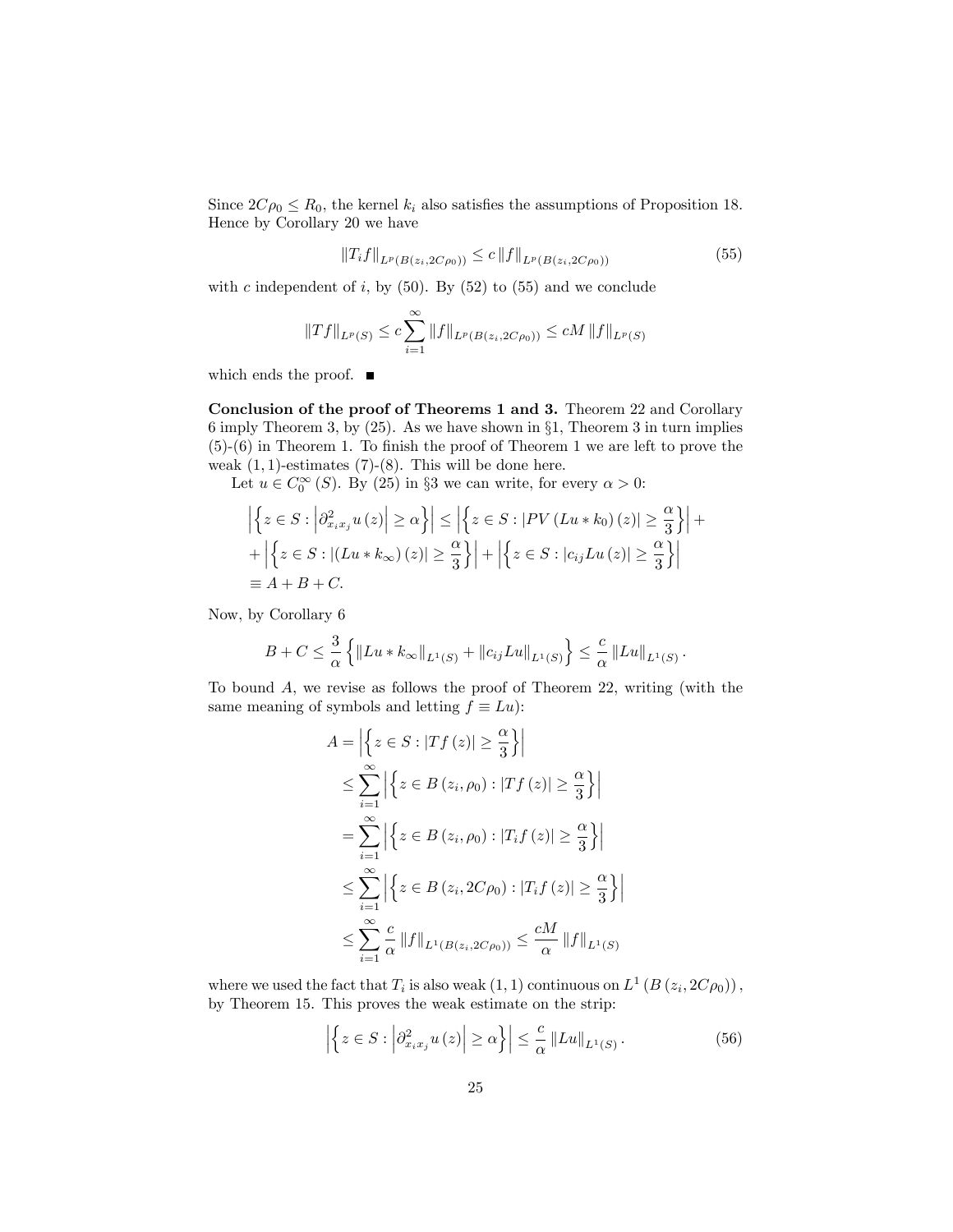Next, we take a cutoff function  $\psi \in C_0^{\infty}(-1, 1)$  such that  $\psi(t) \geq 1$  in  $\left[-\frac{1}{2}, \frac{1}{2}\right]$ and, for every  $u \in C_0^{\infty}(\mathbb{R}^N)$ , apply (56) to  $\psi u$ , getting

$$
\left| \left\{ x \in \mathbb{R}^N : \left| \partial_{x_i x_j}^2 u(x) \right| \ge \alpha \right\} \right|
$$
  
\n
$$
\le \left| \left\{ (x, t) \in \mathbb{R}^N \times \left[ -\frac{1}{2}, \frac{1}{2} \right] : \left| \psi(t) \partial_{x_i x_j}^2 u(x) \right| \ge \alpha \right\} \right|
$$
  
\n
$$
\le \left| \left\{ z \in S : \left| \partial_{x_i x_j}^2 (u\psi)(z) \right| \ge \alpha \right\} \right|
$$
  
\n
$$
\le \frac{c}{\alpha} \left\| L (u\psi) \right\|_{L^1(S)}
$$
  
\n
$$
\le \frac{c}{\alpha} \left\{ \left\| A u \right\|_{L^1(\mathbb{R}^N)} + \left\| u \right\|_{L^1(\mathbb{R}^N)} \right\}.
$$

So we have proved  $(7)$ ; then  $(8)$  follows from  $(7)$  using the equation, and this ends the proof.  $\blacksquare$ 

# 6 A covering lemma

To make our proof of Theorem 22 complete, we are left to prove Lemma 21. Here we will do this, by using a general abstract argument.

**Definition 23** We say that  $(X, d, \mu)$  is a locally invariant quasimetric space if the following conditions hold:

- (i)  $d: X \times X \to \mathbb{R}_+$  is a function such that for some constant  $C > 0$ 
	- (i<sub>1</sub>) For every  $x, y \in X$ , if  $d(y, x) \leq 1$  then  $d(x, y) \leq C d(y, x)$
	- (i<sub>2</sub>) For every  $x, y, z \in X$ , if  $d(x, z) \leq 1$  and  $d(y, z) \leq 1$  then

$$
d(x, y) \leq C (d(x, z) + d(z, y)).
$$

(ii)  $\mu$  is a positive measure defined on a  $\sigma$ -algebra of subsets of X which contains the d-balls

$$
B(x, \rho) = \{ y \in X : d(y, x) < \rho \}, \quad x \in X, \rho > 0.
$$

Moreover, every d-ball has positive and finite measure.

(iii) There exists  $R > 0$  such that if  $0 < R_1 < R_2 \leq R$  then there exists  $C = C(R_1, R_2)$  such that

$$
\mu\left(B\left(x,R_2\right)\right) \le C\mu\left(B\left(x,R_1\right)\right) \text{ for any } x \in X. \tag{57}
$$

**Remark 24** Note that  $(S, d, dxdt)$  is a locally invariant quasimetric space. Namely, condition  $(i)$  follows from Proposition 7,  $(ii)$  follows from Lemma 8 and  $(iii)$ follows from Proposition 9. Hence the following theorem will imply Lemma 21, and therefore will conclude the proof of Theorem 3.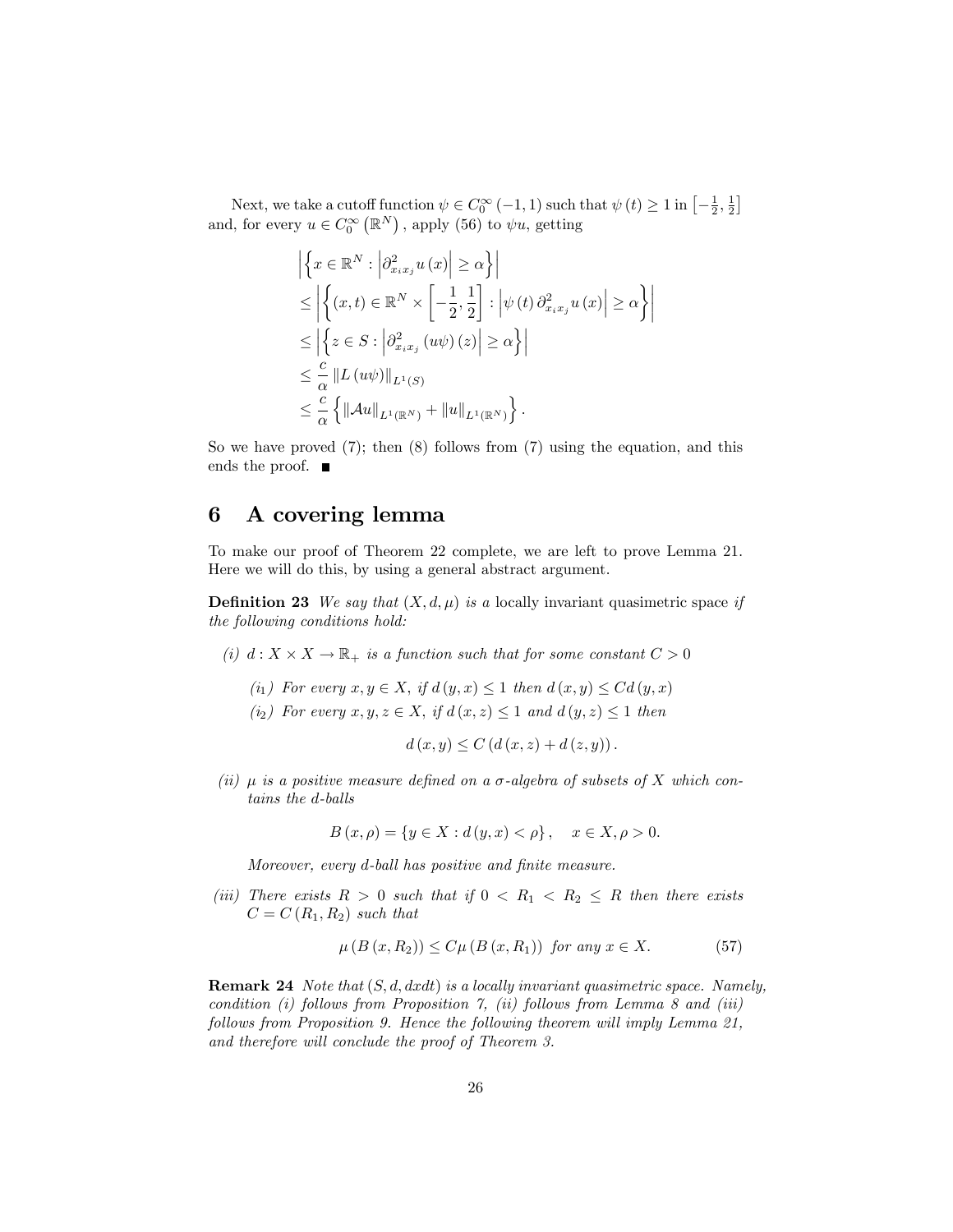**Theorem 25** Let  $(X, d, \mu)$  be a locally invariant quasimetric space. Then for every  $r_0 > 0$  and  $K > 1$ , there exist  $\rho \in (0, r_0)$ , a positive integer M and a countable set  ${x_i}_{i \in A} \subset X$  such that:

$$
\bigcup_{i\in A} B(x_i,\rho) = X;
$$

2.

1.

$$
\sum_{i\in A} \chi_{B(x_i,K\rho)} \leq M^2.
$$

**Proof.** First of all, we claim that for every  $\rho > 0$ , X admits a maximal countable family of disjoint balls of radius  $\rho$ . Namely: the existence of a maximal family (of arbitrary cardinality) of disjoint balls of radius  $\rho$  follows by Zorn's Lemma; let us show that this family  $\{B(x_{\alpha}, \rho)\}_{\alpha}$  must be countable. Otherwise, since for every fixed  $x_0 \in X$ ,

$$
X=\bigcup_{n=1}^{\infty}B\left(x_{0},n\right),
$$

at least one ball  $B(x_0, n)$  should contain an uncountable family of disjoint balls of radius  $\rho$ . By (ii) in Definition 23, every such ball has positive measure, and this would imply that  $B(x_0, n)$  has infinite measure, which contradicts the same definition. This proves the claim.

Then, let  $\left\{ \overrightarrow{B}\left(x_{i}, \frac{\rho}{C(C+1)}\right)\right\}_{i\in A}$ be a countable maximal family of disjoint balls.

Fix  $x \in X$ . There exists  $i \in A$  such that

$$
B\left(x, \frac{\rho}{C\left(C+1\right)}\right) \cap B\left(x_i, \frac{\rho}{C\left(C+1\right)}\right) \neq \emptyset.
$$

To estimate  $d(x_i, x)$ , we consider  $y \in B\left(x, \frac{\rho}{C(C+1)}\right) \cap B\left(x_i, \frac{\rho}{C(C+1)}\right)$ , and we Önd

$$
d(x_i, x) \le C\left(d(x_i, y) + d(y, x)\right) < C\left(\frac{\rho}{C\left(C + 1\right)} + C \cdot \frac{\rho}{C\left(C + 1\right)}\right) = \rho
$$

where, to apply  $(i_1)-(i_2)$  in Definition 23, we have assumed  $\rho \leq 1$ . This proves (1).

To prove (2), fix an arbitrary  $i \in A$ ; we want to estimate how many  $j \in A$ satisfy the property

$$
B(x_i, K\rho) \cap B(x_j, K\rho) \neq \emptyset.
$$
\n(58)

Fix  $x_i$  and  $x_j$  and suppose there exists  $y \in B(x_i, K\rho) \cap B(x_j, K\rho)$ . We assume  $K\rho \leq 1$ ; hence

$$
d(x_i, x_j) \le C (d(x_i, y) + d(y, x_j)) \le C (K\rho + CK\rho) = C (1 + C) K\rho,
$$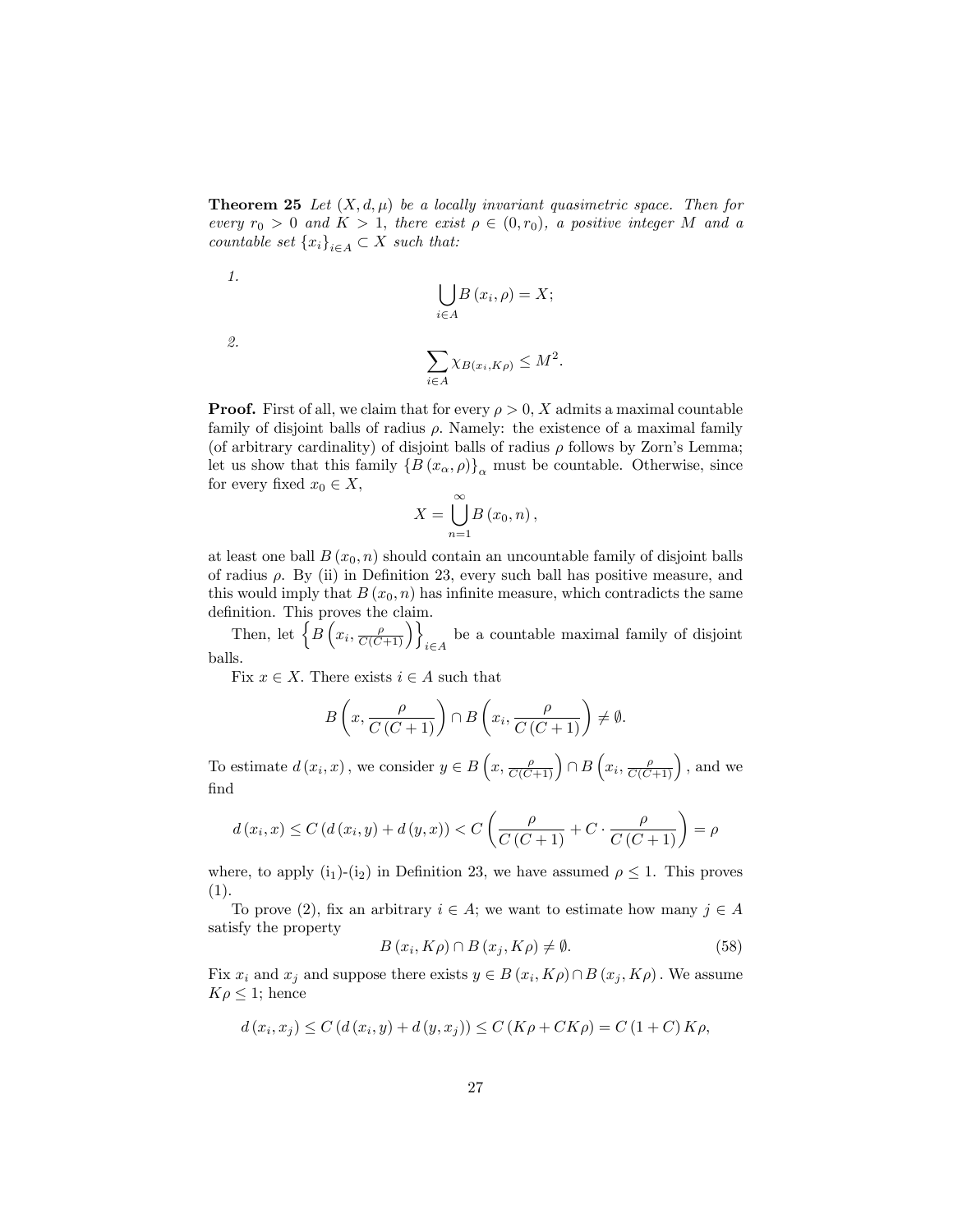and we assume  $C\left(1+C\right)K\rho\leq1.$  Now suppose that for  $j=1,2,...,N$  we have (58); we want to estimate N.

Take  $z \in B(x_j, K\rho)$ . Since  $K\rho \leq 1$  and  $d(x_i, x_j) \leq 1$  we have

$$
d(x_i, z) \le C (d(x_i, x_j) + d(x_j, z)) \le C (C (1 + C) K \rho + K \rho)
$$
  
=  $K \rho (C (C^2 + C + 1)) \equiv K' \rho$ 

with  $K' > 1$ . The previous computation shows that

$$
\bigcup_{j=1}^{N} B(x_j, K\rho) \subset B(x_i, K'\rho).
$$

Since by construction the balls  $B\left(x_i, \frac{\rho}{C(C+1)}\right)$  are pairwise disjoint, we have

$$
\sum_{j=1}^{N} \mu\left(B\left(x_j, \frac{\rho}{C(C+1)}\right)\right) = \mu\left(\bigcup_{j=1}^{N} B\left(x_j, \frac{\rho}{C(C+1)}\right)\right)
$$

$$
\leq \mu\left(\bigcup_{j=1}^{N} B\left(x_j, K\rho\right)\right) \leq \mu\left(B\left(x_i, K'\rho\right)\right).
$$

Assuming  $K'\rho \leq R$  (with R as in (iii) of Definition 23), we also have, for some constant  $M$  only depending on  $C$  and  $\rho$ ,

$$
\sum_{j=1}^N \mu\left(B\left(x_j, \frac{\rho}{C\left(C+1\right)}\right)\right) \le M\mu\left(B\left(x_i, \frac{\rho}{C\left(C+1\right)}\right)\right).
$$

Now fix any  $j = 1, 2, ..., N$ . Note that i satisfies (58); repeating the previous argument exchanging  $i$  with  $j$  we get

$$
\mu\left(B\left(x_i,\frac{\rho}{C\left(C+1\right)}\right)\right)\leq\mu\left(B\left(x_j,K'\rho\right)\right)\leq M\mu\left(B\left(x_j,\frac{\rho}{C\left(C+1\right)}\right)\right).
$$

We have found that for every  $j = 1, 2, ..., N$ 

$$
\sum_{k=1}^{N} \mu\left(B\left(x_k, \frac{\rho}{C\left(C+1\right)}\right)\right) \le M^2 \mu\left(B\left(x_j, \frac{\rho}{C\left(C+1\right)}\right)\right).
$$

Letting

$$
a = \min_{j=1,2,\dots,N} \mu\left(B\left(x_j, \frac{\rho}{C\left(C+1\right)}\right)\right)
$$

we get

$$
Na \le \sum_{k=1}^{N} \mu\left(B\left(x_k, \frac{\rho}{C\left(C+1\right)}\right)\right) \le M^2 a
$$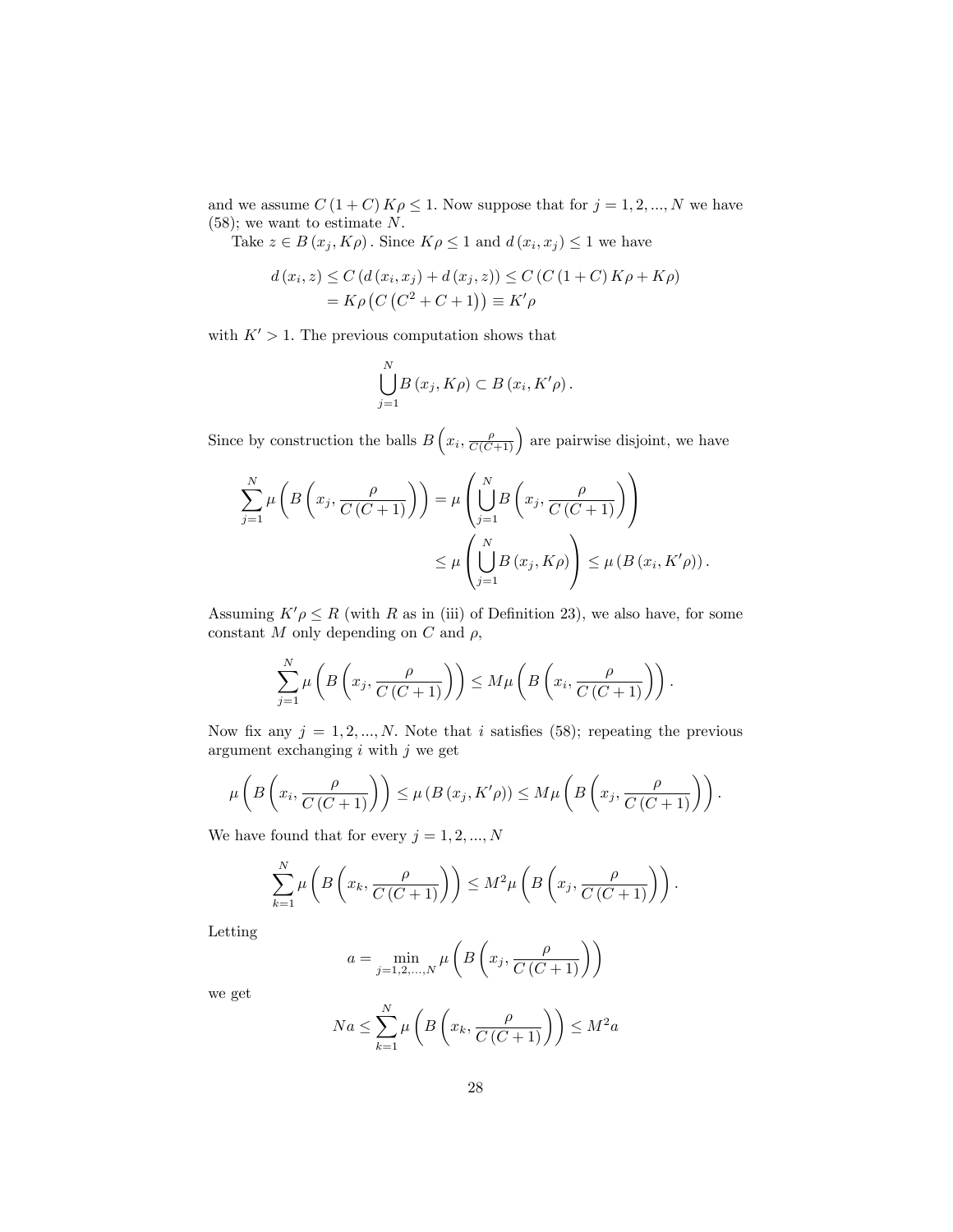and since, by (iii),  $0 < a < \infty$ , we infer  $N \leq M^2$ , which is (2), provided  $\rho$ satisfies all the conditions we have imposed so far:

$$
\rho \le 1; \ K\rho \le 1; K'\rho \equiv K\rho \left( C \left( 1 + C \left( 1 + C \right) \right) \right) \le R.
$$

 $\blacksquare$ 

# References

- [1] J.-P. Anker: A short proof of a classical covering lemma. Monatsh. Math.  $107$  (1989), no. 1, 5–7.
- [2] M. Bramanti: Singular integrals on nonhomogeneous spaces:  $L^2$  and  $L^p$  continuity from Hölder estimates. To appear on Revista Matematica Iberoamericana.
- [3] M. Bramanti, L. Brandolini: Schauder estimates for parabolic nondivergence operators of Hörmander type. Journal of Differential Equations, 234 (2007), no.1, 177-245.
- [4] A. Chojnowska-Michalik, B. Goldys: Symmetric Ornstein-Uhlenbeck semigroups and their generators. Probab. Theory Related Fields 124 (2002), no. 4, 459-486.
- [5] C. Cinti, A. Pascucci, S. Polidoro: Pointwise estimates for a class of nonhomogeneous Kolmogorov equations. Math. Ann. 340 (2008), no. 2, 237– 264.
- [6] R. Coifman, G. Weiss: Analyse Harmonique Non-Commutative sur Certains Espaces Homogenes. Lecture Notes in Mathematics, n. 242. Springer-Verlag, Berlin-Heidelberg-New York, 1971.
- [7] G. Da Prato, A. Lunardi: On the Ornstein-Uhlenbeck operator in spaces of continuous functions. J. Funct. Anal.  $131$  (1995), no. 1, 94–114.
- [8] G. Da Prato, J. Zabczyk: Stochastic equations in infinite dimensions. Encyclopedia of Mathematics and its Applications, 44. Cambridge University Press, Cambridge, 1992.
- [9] G. Da Prato, J. Zabczyk: Second order partial differential equations in Hilbert spaces. London Mathematical Society Lecture Note Series, 293. Cambridge University Press, 2002.
- [10] M. Di Francesco, S. Polidoro: Schauder estimates, Harnack inequality and Gaussian lower bound for Kolmogorov-type operators in non-divergence form. Adv. Differential Equations 11 (2006), no. 11, 1261–1320.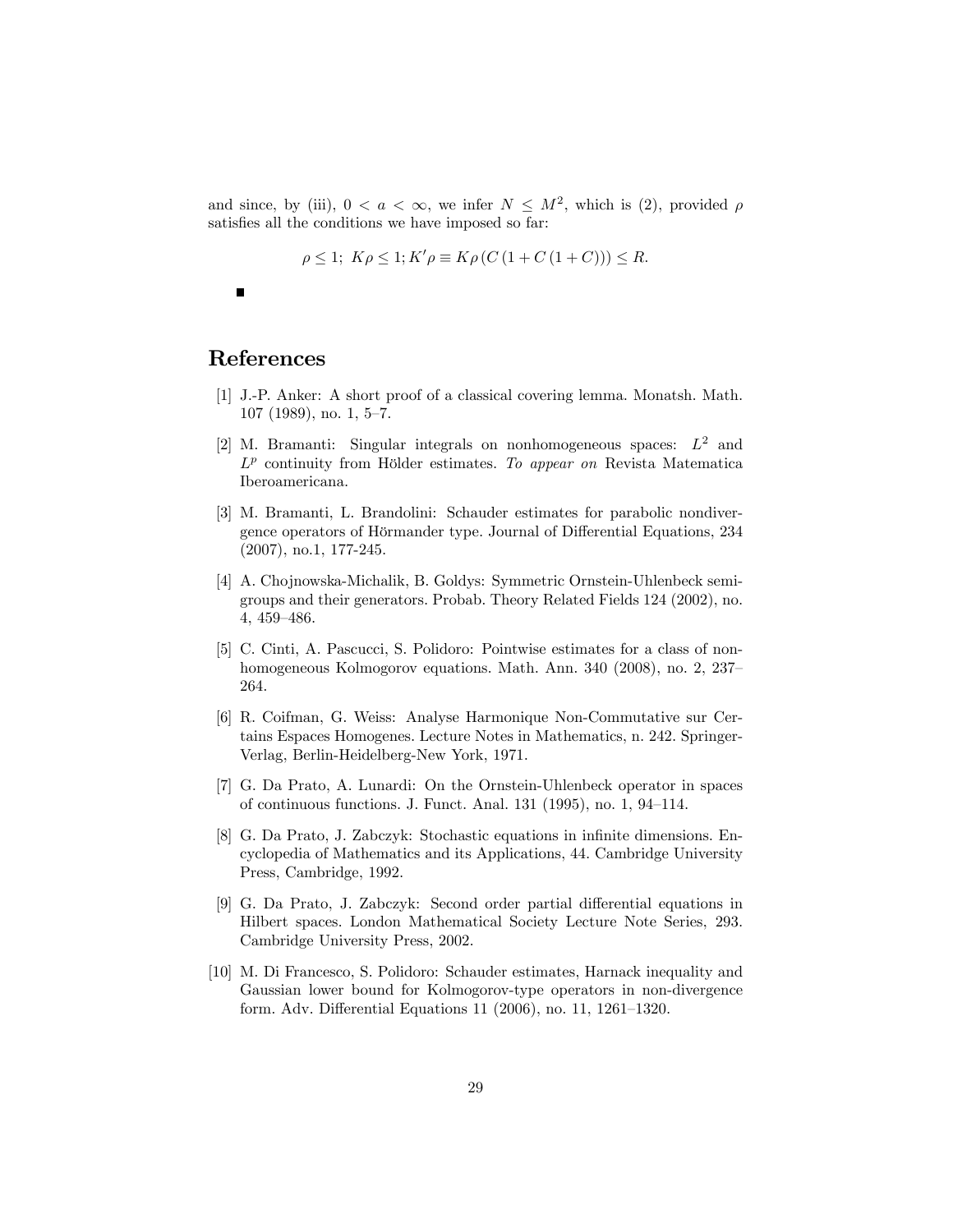- [11] B. Farkas, A. Lunardi: Maximal regularity for Kolmogorov operators in  $L^2$  spaces with respect to invariant measures. J. Math. Pures Appl. (9) 86  $(2006)$ , no. 4, 310–321.
- [12] G. B. Folland: Real Analysis. John Wiley & sons, 1999.
- [13] G. B. Folland: Subelliptic estimates and function spaces on nilpotent Lie groups, Arkiv for Mat. 13, (1975), 161-207.
- [14] G. I. Gaudy, T. Qian, P. Sjogren: Singular integrals associated to the Laplacian on the affine group  $ax + b$ . Ark. för Mat., 30 (1992), 259-261.
- [15] L. Hörmander: Hypoelliptic second order differential equations. Acta Math.  $119$  (1967) 147–171.
- [16] A. Kolmogoroff: Zufällige Bewegungen (zur Theorie der Brownschen Bewegung). Ann. of Math.  $(2)$  35  $(1934)$ , no. 1, 116–117.
- [17] L. P. Kupcov: The fundamental solutions of a certain class of ellipticparabolic second order equations. (Russian) Differencial'nye Uravnenija 8  $(1972), 1649–1660, 1716.$
- [18] E. Lanconelli, S. Polidoro: On a class of hypoelliptic evolution operators. Partial differential equations, II (Turin, 1993). Rend. Sem. Mat. Univ. Politec. Torino 52 (1994), no. 1, 29–63.
- [19] E. Lanconelli, A. Pascucci, S. Polidoro: Linear and nonlinear ultraparabolic equations of Kolmogorov type arising in diffusion theory and in finance. Nonlinear problems in mathematical physics and related topics, II, 243– 265, Int. Math. Ser. (N. Y.), 2, Kluwer/Plenum, New York, 2002.
- [20] A. Lunardi: Schauder estimates for a class of degenerate elliptic and parabolic operators with unbounded coefficients in  $\mathbb{R}^N$ . Ann. Sc. Norm. Sup. Pisa Cl. Sci. (4), 24 (1997), pp. 133-164.
- [21] A. Lunardi: On the Ornstein-Uhlenbeck operator in  $L^2$  spaces with respect to invariant measures. Trans. Amer. Math. Soc.  $349$  (1997), no. 1, 155–169.
- [22] G. Metafune, J. Prüss, A. Rhandi, R. Schnaubelt: The domain of the Ornstein-Uhlenbeck operator on an  $L^p$ -space with invariant measure. Ann. Sc. Norm. Super. Pisa Cl. Sci. (5) 1 (2002), no. 2, 471–485.
- [23] F. Nazarov, S. Treil, A. Volberg: Weak type estimates and Cotlar inequalities for Calderón-Zygmund operators on nonhomogeneous spaces. Internat. Math. Res. Notices 1998, no. 9, 463-487.
- [24] A. Pascucci: Kolmogorov equations in physics and in Önance. Elliptic and parabolic problems, 353–364, Progr. Nonlinear Differential Equations Appl., 63, Birkhäuser, Basel, 2005.